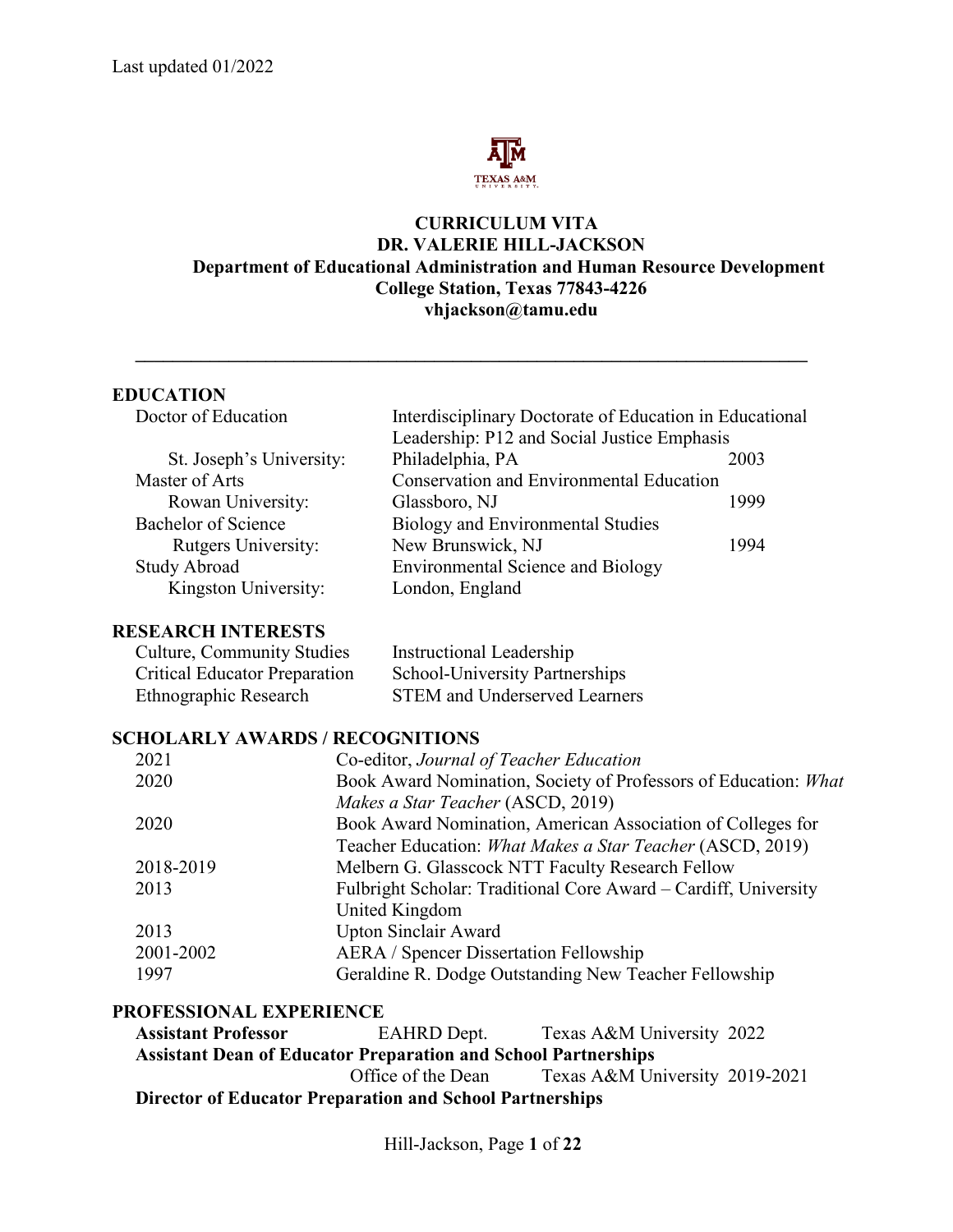|                                                                   | Office of the Dean           | Texas A&M University 2018-2019                                                                |             |
|-------------------------------------------------------------------|------------------------------|-----------------------------------------------------------------------------------------------|-------------|
| <b>Clinical Professor</b>                                         | TLAC Dept.                   | Texas A&M University 2014-2021                                                                |             |
| <b>Clinical Associate Professor</b>                               | TLAC Dept.                   | Texas A&M University 2009-2014                                                                |             |
| <b>Clinical Assistant Professor</b>                               | TLAC Dept.                   | Texas A&M University 2004-2009                                                                |             |
| Lecturer                                                          | TLAC Dept.                   | Texas A&M University 2004                                                                     |             |
| <b>Adjunct Professor</b>                                          |                              |                                                                                               | 2002-2003   |
| Gloucester County College, Sewell, NJ                             |                              | <b>Science Department</b>                                                                     |             |
|                                                                   |                              | Environmental science instructor and classroom leader for undergraduate students. Duties      |             |
|                                                                   |                              | included: defining and creating curriculum; instruction and labs; and student support /       |             |
| counseling.                                                       |                              |                                                                                               |             |
| Program Director/P.I.                                             | Math / Science Upward        |                                                                                               | 2001-2002   |
| Temple University, Philadelphia, PA                               |                              | <b>Bound Program</b>                                                                          |             |
|                                                                   |                              | Program administration, to include: leadership, supervision, and direction of twenty-three    |             |
|                                                                   |                              | staff members and graduate assistants. Served as the P.I. for the U.S. Dept. of Ed. grant     |             |
|                                                                   |                              | funded Philadelphia high-school college readiness program. Directed and coordinated:          |             |
|                                                                   |                              | local, state, and federal operational compliance, student and staff scheduling, selection and |             |
|                                                                   |                              | evaluation of prospective students and staff, procurement of office and instructional         |             |
|                                                                   |                              | materials and supplies. Also, oversaw an operating budget in excess of \$1 million dollars,   |             |
|                                                                   |                              | while planning, implementing, and supervising the math and science curricula, counseling      |             |
| of current students, and cultural components of the program.      |                              |                                                                                               |             |
| <b>Project Coordinator/RA</b>                                     | Psychology Dept.             |                                                                                               | 1999-2000   |
| Rutgers University, Camden, NJ                                    |                              |                                                                                               |             |
|                                                                   |                              | Arranged and conducted workshops and training sessions to community residents for             |             |
|                                                                   |                              | asthma and lead education. Acted as interagency liaison for the exchange of information.      |             |
|                                                                   |                              | Responsible for organizing health fairs, creating databases, and supervising graduate         |             |
| student interns. Directed and coordinated all project activities. |                              |                                                                                               |             |
| <b>Science Dept. Chair</b>                                        | Camden, N.J. Board of Ed.    |                                                                                               | 1997-1999   |
|                                                                   |                              | Program administration, to include: leadership, supervision, and direction of twenty-three    |             |
|                                                                   |                              | staff members and graduate assistants. Served as the P.I. for the U.S. Dept. of Ed. grant     |             |
|                                                                   |                              | funded Philadelphia high-school college readiness program. Directed and coordinated:          |             |
|                                                                   |                              | local, state, and federal operational compliance, student and staff scheduling, selection and |             |
|                                                                   |                              | evaluation of prospective students and staff, procurement of office and instructional         |             |
|                                                                   |                              | materials and supplies. Also, oversaw an operating budget in excess of \$1 million dollars,   |             |
|                                                                   |                              | while planning, implementing, and supervising the math and science curricula, counseling      |             |
| of current students, and cultural components of the program.      |                              |                                                                                               |             |
| <b>Science Instructor</b>                                         | Camden, N.J. Board of Ed.    |                                                                                               | 1996-1999   |
|                                                                   |                              | Taught physical and life sciences. Initiated "Science Career Day" and the Environmental       |             |
|                                                                   |                              | Club; coordinated the first Science Fair and school's participation in the Corielle Science   |             |
| Fair '98 and '99 at Hatch and East Camden Middle Schools.         |                              |                                                                                               |             |
| S.P.A.R.K. Researcher                                             | Psychology Dept.             |                                                                                               | Summer 1997 |
| Rutgers University, Camden, NJ                                    |                              |                                                                                               |             |
|                                                                   |                              | Worked with high school students on local community environmental investigations, which       |             |
|                                                                   |                              | sought to quantify the level of odor annoyance and potential health hazards to citizens       |             |
| imposed by area industries.<br><b>Environmental Chemist</b>       | <b>Remtech Environmental</b> |                                                                                               | 1993-1994   |
|                                                                   |                              |                                                                                               |             |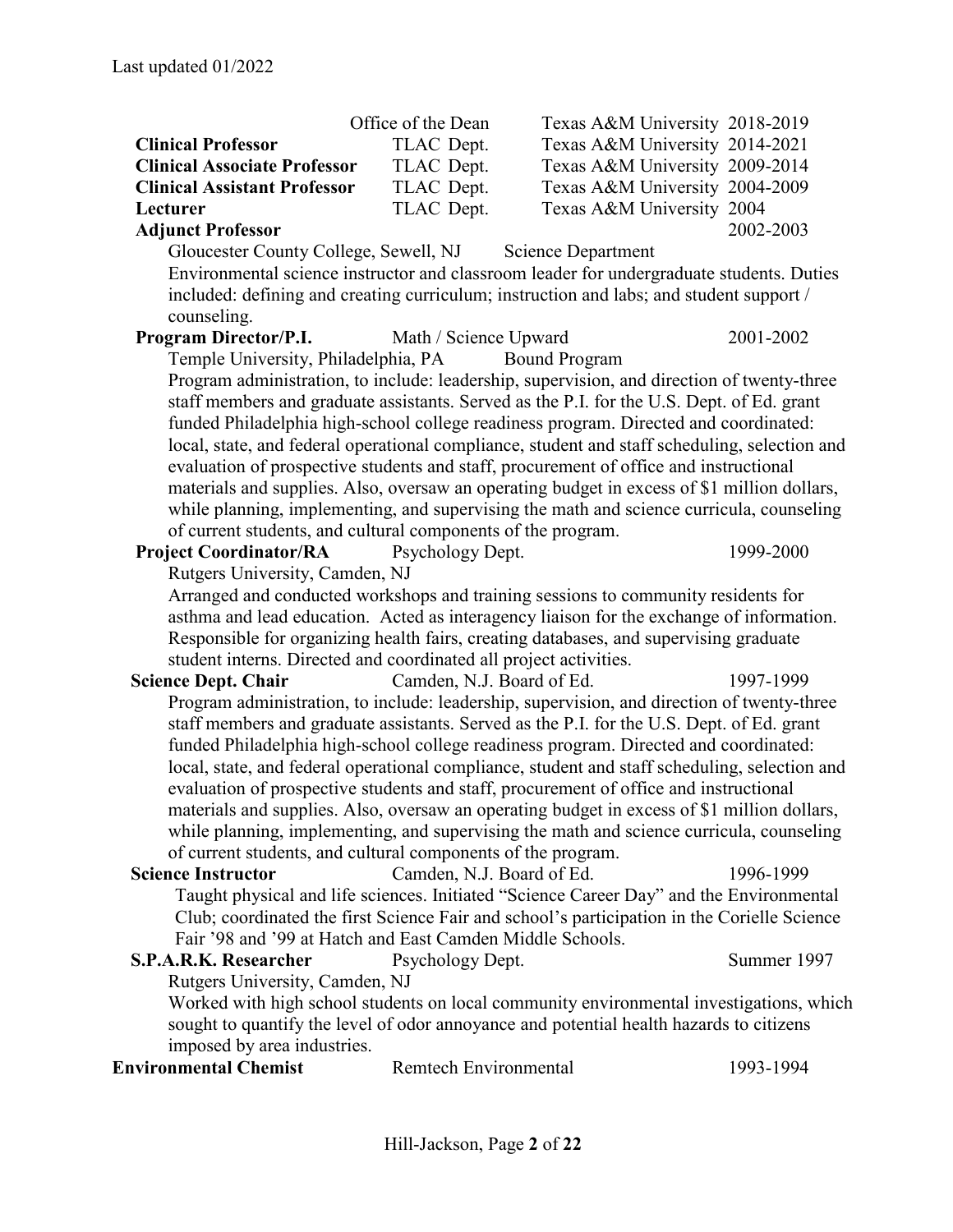Responsible for securing quality control on incoming hazardous wastes and outgoing product oil. Authored several safety plans and collaborated with local municipal utilities authority to conduct biological studies.

|                 | <b>Principal Investigator</b> | <b>Co-Principal Investigator</b> | Co-Investigator | <b>Evaluator</b> | <b>TOTAL</b> |
|-----------------|-------------------------------|----------------------------------|-----------------|------------------|--------------|
| External        | \$16,101,500                  | N/A                              | \$6,328,505     | \$2,000,000      | \$24,430,005 |
| <b>Internal</b> | \$300,500                     | \$72,000                         | N/A             | N/A              | \$372,500    |
| <b>TOTAL</b>    | \$16,402,000                  | \$72,000                         | \$6,328,505     | \$2,000,000      | \$24,802,505 |

# **GRANTS / FUNDING: TOTAL = \$24,802,505**

#### *External*

- 1. 2021 Texas Education Agency (TEA)-edTPA Pilot Support Grant. Valerie Hill-Jackson) [External - \$9,000.00]
- 2. 2020-2023 Greater Texas Foundation Brazos Valley Teach Grant. Valerie Hill-Jackson (PI + grant writer); Leann Smith (co-PI); Amy Jurica-Hinnant and Janice Meyer (Co-Executive Directors) [External - \$729, 156.35]
- 3. 2020-2025 US Department of Education Teacher Quality Partnership (TQP) Grant. Aggie Teacher Education Residency Model (aggieTERM): A Partnership among Local Education Agencies and Texas A&M University -Valerie Hill-Jackson (PI); Sandra Acosta, Shaun Hutchins, Andrew Kwok, Marcia Montague, and Miranda Walichowski, (Co-PIs); Cassidy Caldwell (Research Specialist) [External - \$13,315,674.00]
- 4. 2020-2027 US Department of Education Heart of Texas GEAR UP Partnership Grant. Linda Castillo (PI); Marcia Montague and Patricia Lynch (Co-PIs); Cheryl Grenwelge, Dan Zhang, Lizette Ompendoguelet, Oi-Man Kwok, Robert Woodward, Valerie Hill-Jackson, and William Rae (Co-Is) [External - \$6,328,505.00]
- 5. 2020-2023 Raise Your Hand Texas-Raising Texas Teachers. Valerie Hill-Jackson (Program Manager/PI) [External - \$450,000.00]
- 6. 2020 Caldwell Independent School District: Grow Your Own Grant partnership funding Aggie Teacher Education Residency Model (aggieTERM). Valerie Hill-Jackson (PI + Grant Writer); [External - \$103,000.00]
- 7. 2020 Texas Education Agency (Texas Education Agency)-Grow Your Own Grant for Teachers, Cycle 3/Path 3. Aggie Teacher Education Residency Model (aggieTERM). Valerie Hill-Jackson (PI + Grant Writer); Sandra Acosta, Marcia Montague, Miranda Walichowski, and Barbara Ybarra (Co-PIs); Cassidy Caldwell (Evaluator) [External - \$220,000.00]
- 8. 2020 Texas Education Agency (TEA)-edTPA Pilot Grant. Valerie Hill-Jackson) [External \$10,500.00]
- 9. 2019 Texas Education Agency (TEA)-Grow Your Own Grant for Teachers, Cycle 2/Path 3. Aggie Teacher Education Residency Model (aggieTERM). Valerie Hill-Jackson (PI + Grant Writer); Chery Craig, Marlon James, Miranda Walichowski, Andrew Kwok, and Barbara Ybarra (Co-PIs); Michele Kwok (Evaluator) [External - \$220,000.00] + [Internal - \$15,500], total is \$235,500.00
- 10. 2012-2013 Fulbright Fellow: Traditional Core Award (80%-Research + 20%-Teaching) United Kingdom / Fulbright-Cardiff University Scholar Award. Per published reports, the UK/U.S.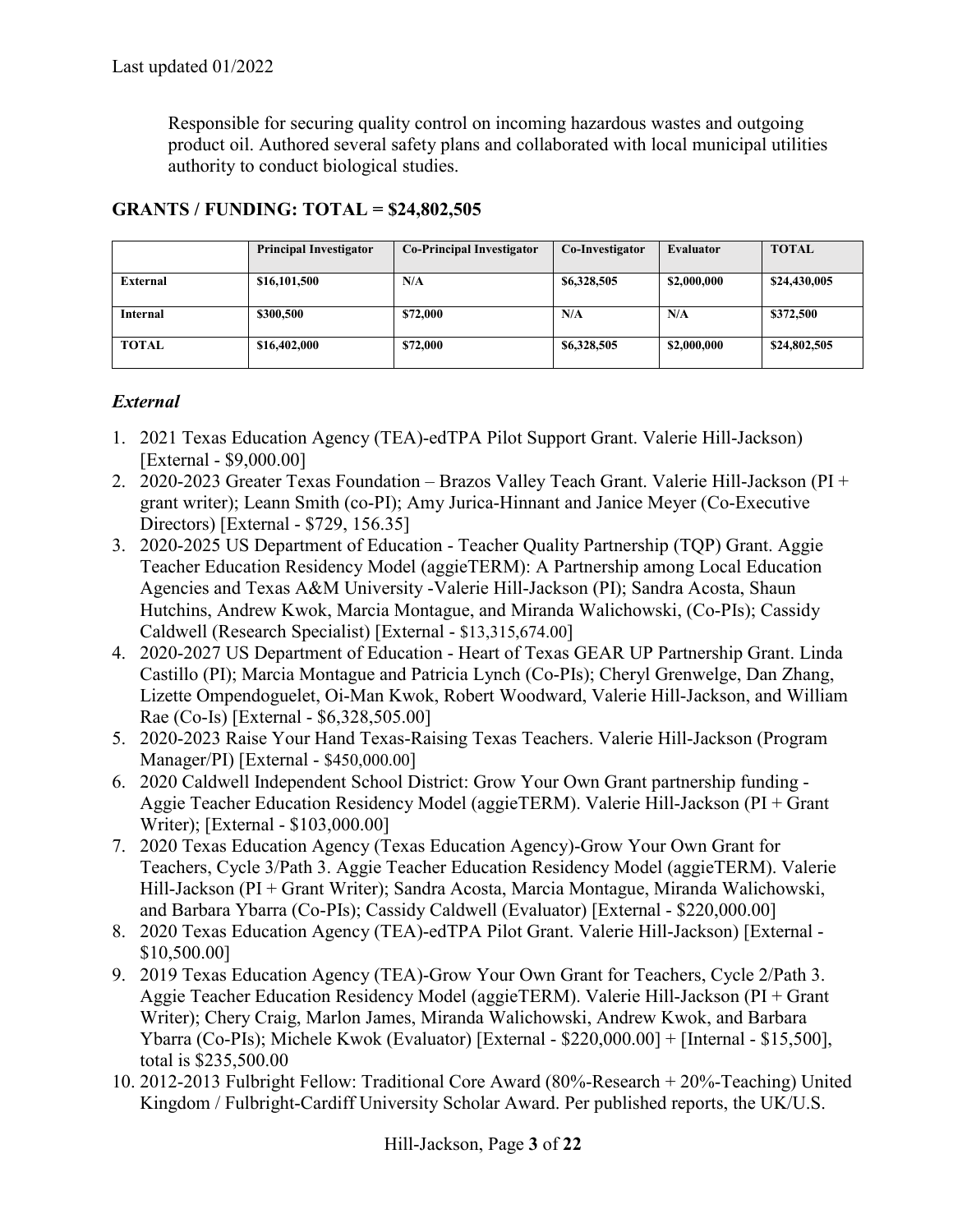scholarship is the most competitive Fulbright program in the world. [EXTERNAL - 15,000.00  $GBP = (\omega)$  \$24,000.00 U.S.]

- 11. 2007 People Magazine Time Inc. / Maybelline Empowerment through Education National Award & Grant for Mentoring Pre-service Teachers & Creating College Readiness Program, Valerie Hill-Jackson (awardee). [EXTERNAL - \$10,000.00]
- 12. 2004-2006 Department of Housing and Urban Development (HUD) United Parents Against Lead (UPAL): Lead Poisoning Community Outreach Grant. Served as an Outside Evaluator under a sub-contractor's fee arrangement. [EXTERNAL - \$2,000,000.00 grant total]
- 13. 2001-2002 AERA / Spencer Dissertation Fellowship [\$20,000.00]
- 14. 2000 Math & Science Upward Bound TRIO Grant, Valerie Hill-Jackson PI + Director [\$1,000,000.00]
- 15. 1999 McDonald's Classroom Grant: Founded to encourage learning through the application of innovative teaching methods by the McDonald's restaurants of the Delaware and Lehigh Valleys: Valerie Hill-Jackson (awardee), [\$500.00]
- 16. 1997 Geraldine R. Dodge Outstanding New Teacher Fellowship [\$2000.00]

# *Internal*

- 17. 2020 Office of Public Partnership & Outreach (Texas A&M University). Educator Network Grant for Aggies in a Global Environment – South Africa (E.N.G.A.G.E. – SA)**.** Valerie Hill-Jackson (PI); Cassidy Caldwell, Garth Crosby, Rebecca Hankins, Laura Wilding, Melanie Moser, and Jemimah Young (Co-PIs) [Internal - \$50,000.00]
- 18. 2020 College of Education and Human Development. We Teach Texas P12 Mentoring and Coaching Academy. Valerie Hill-Jackson (PI/Awardeee); [Internal - \$84,900.00]
- 19. 2019 Diversity Matters Seed Grant: Office for Diversity. Valerie Hill-Jackson (PI); Tenesha Gale, Beverly Irby, Monica Neshyba, Elisabeth Pugliese, Peter Scaramuzzo, and Patrick Slattery (Co-PIs); Anayeli Calixto, Delaney Couri, and Mariea Drain (Undergraduate Research Assistants) [INTERNAL - \$7,000.00]
- 20. 2018 Melbern G. Glasscock NTT Faculty Research Fellow. Valerie Hill-Jackson (awardee). [INTERNAL - \$1,500.00]
- 21. 2017 CEHD Aggies in Mexico, Escuela Juan Alvarez (service-learning grant). Valerie Hill-Jackson & Monica Neshyba (awardees). [INTERNAL - \$3,200.00]
- 22. 2017 CEHD-Transformative Education Experiences. Developing Engineering Students Intercultural Communication Competence: A Telecollaborative Project between TAMU and TAMUQ Students (Reinvestment Grant). Zoreh Eslami (PI); Valerie Hill-Jackson and Radhika Viruru (Co-PIs). [INTERNAL - \$11,000.00]
- 23. 2016 TLAC Reinvestment Grant. The CREST Project: Community Research through Engagement in STEM. Sara Raven (PI); Cheryl Craig, Trina Davis, & Valerie Hill-Jackson (Co-PIs). [INTERNAL - \$31,000.00]
- 24. 2016 CEHD Catapult Grant. The CREST Project: Community Research through Engagement in STEM. Sara Raven (PI); Cheryl Craig, Trina Davis, & Valerie Hill-Jackson (Co-PIs). [INTERNAL - \$30,000.00]
- 25. 2016 CEHD Aggies Commit Service Learning. Valerie Hill-Jackson, (awardee). [INTERNAL - \$5,200.00]
- 26. 2016 CEHD International and Domestic Learning Experiences. Project Title: CEHD Cape Town, South Africa. Valerie Hill-Jackson (PI) and Heather Caldwell (Co-PI). [INTERNAL – \$13,345.00]
- 27. 2016 Undergraduate Student Research Initiative (USRI). [INTERNAL, student worker].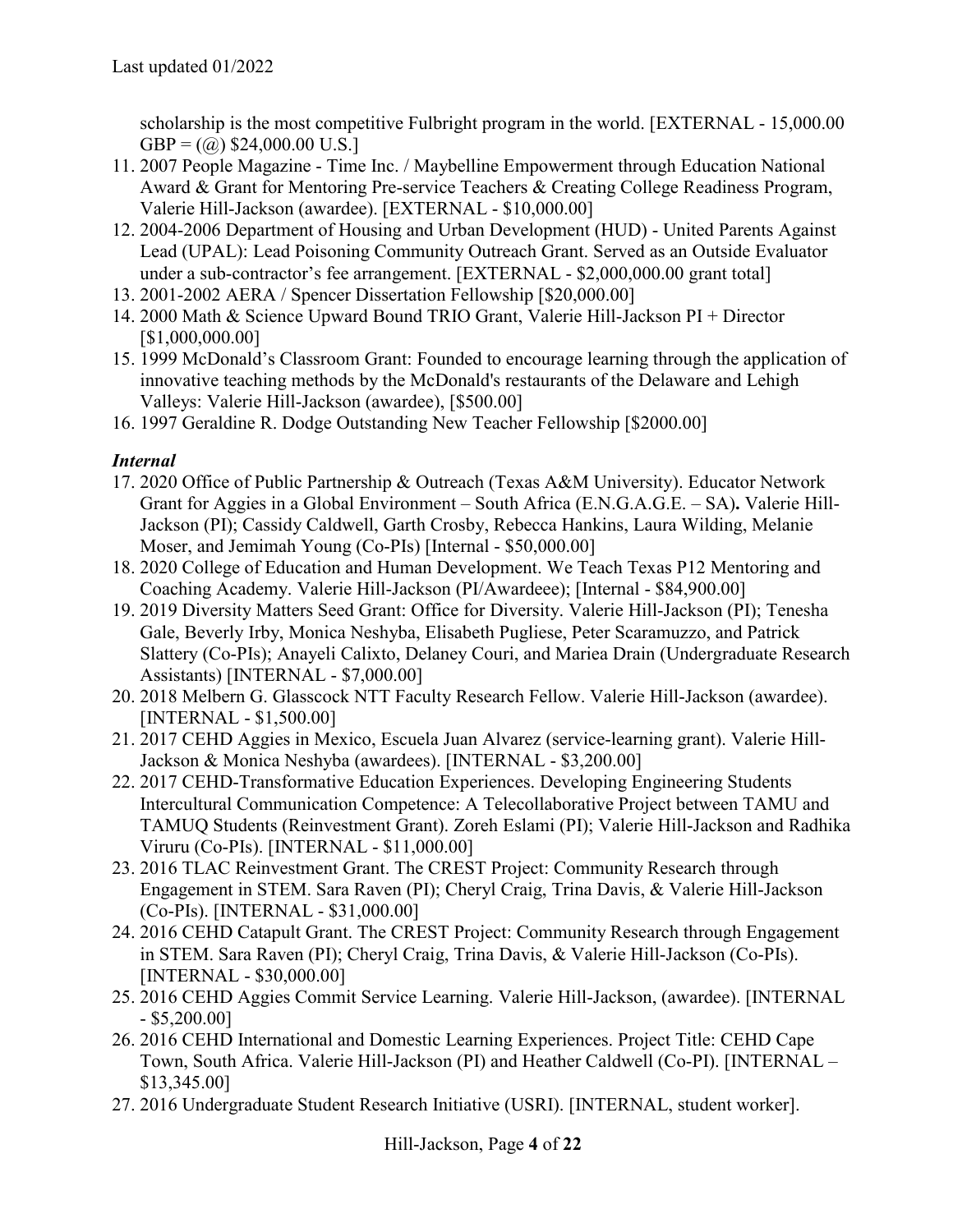- 28. 2013 Undergraduate Student Research Initiative (USRI). [INTERNAL, student worker].
- 29. 2014 Multicultural Services Campus Climate Grant at Texas A&M University. Valerie Hill-Jackson, PI and Jennifer Leblanc Co-PI. [INTERNAL - \$500.00]
- 30. 2014 CEHD Aggies Commit Service Learning. Valerie Hill-Jackson, PI. (awardee). [INTERNAL - \$8,600.00]
- 31. 2013-2014 CEHD International and Domestic Learning Experiences. Project Title: Future Texas Teachers Commit to Cardiff Schools + Community. Valerie Hill-Jackson (PI) and Lynn Burlbaw (Co-PI). [INTERNAL – \$35,125.00]
- 32. 2013 Academy for the Visual and Performing Arts at Texas A&M University Arts Research Enhancement Grant; Documentary / Tiger Brides: Memories of Love and War from the G.I. Brides of Tiger Bay. Valerie Hill-Jackson, PI. [INTERNAL - \$4,500.00]
- 33. 2012 DREAM-IT: Distance Resources for Engagement and Access to Multiculturalism through Innovative Technologies. TAMU's Competitive Proposals to Develop Core Curriculum Courses Enhanced with Technology for FY2012 Valerie Hill-Jackson, PI, Jeffrey Liew and Sunni Sonnenberg, Co-PIs; Jennifer LeBlanc and Elizabeth Deuermeyer, Curriculum Support; Warren Chalklen, Evaluation Report [INTERNAL - \$74,804.00]

# **PUBLICATIONS**

#### **Books**

- Hill-Jackson, V. (in preparation).The Girl from Tiger Bay: The social history of the lost Black War Brides of World War II.
- Hill-Jackson, Hartlep, N., & Stafford, D. (2019). *What makes a star teacher: 7 dispositions that support student learning*. Alexandria, VA: Association for Supervision and Curriculum Development (ASCD).
- Hill-Jackson, V. (Ed.). (2018). *Teacher confidential: Personal stories of stress, selfcare, and resilience*. Bloomington, Indiana: iUniverse.
- Hill-Jackson, V. and Stafford, D. (Eds.). (2017). *Better teachers, better schools: What star teachers know, believe, and do*. Charlotte, NC: Information Age Publishing.
- Stafford, D. & Hill-Jackson, V. (Eds.). (2016). *Better principals, better schools: What star principals know, believe, and do*. Charlotte, NC: Information Age Publishing.
- Hill-Jackson, V., & Lewis, C.W. (Eds). (2010). *Transforming teacher education: What went wrong in teacher training and how we can fix it.* Sterling, VA: Stylus Publishers.

# **Chapters in Edited Books**

- Eslami, Z. R., Hill-Jackson, V., Asadi, L., and Kurtes, S. (2019). Telecollaboration among Qatari and U.S. Undergraduates in a Multicultural Course: Opportunities and Obstacles. In H. Reinders, A. Littlejohn, C. Coombe, & D. Tafazoli. *Innovations in Language Learning & Teaching. The case of the Middle East & North Africa* (pp. 263-283). Palgrave, Macmillan.
- Hill-Jackson, V. (2018).Getting personal with teachers [Introduction]. In V. Hill-Jackson (Ed.), *Teacher confidential: Personal stories of stress, self-care, and resilience* (pp. xv-xxi). Bloomington, IN: iUniverse.
- Hill-Jackson, V. (2018). Joy rising: One family's fight to help an educator rediscover the secret to job satisfaction. In V. Hill-Jackson (Ed.), *Teacher confidential: personal stories of stress, self-care, and resilience* (pp. 43-55). Bloomington, IN: iUniverse.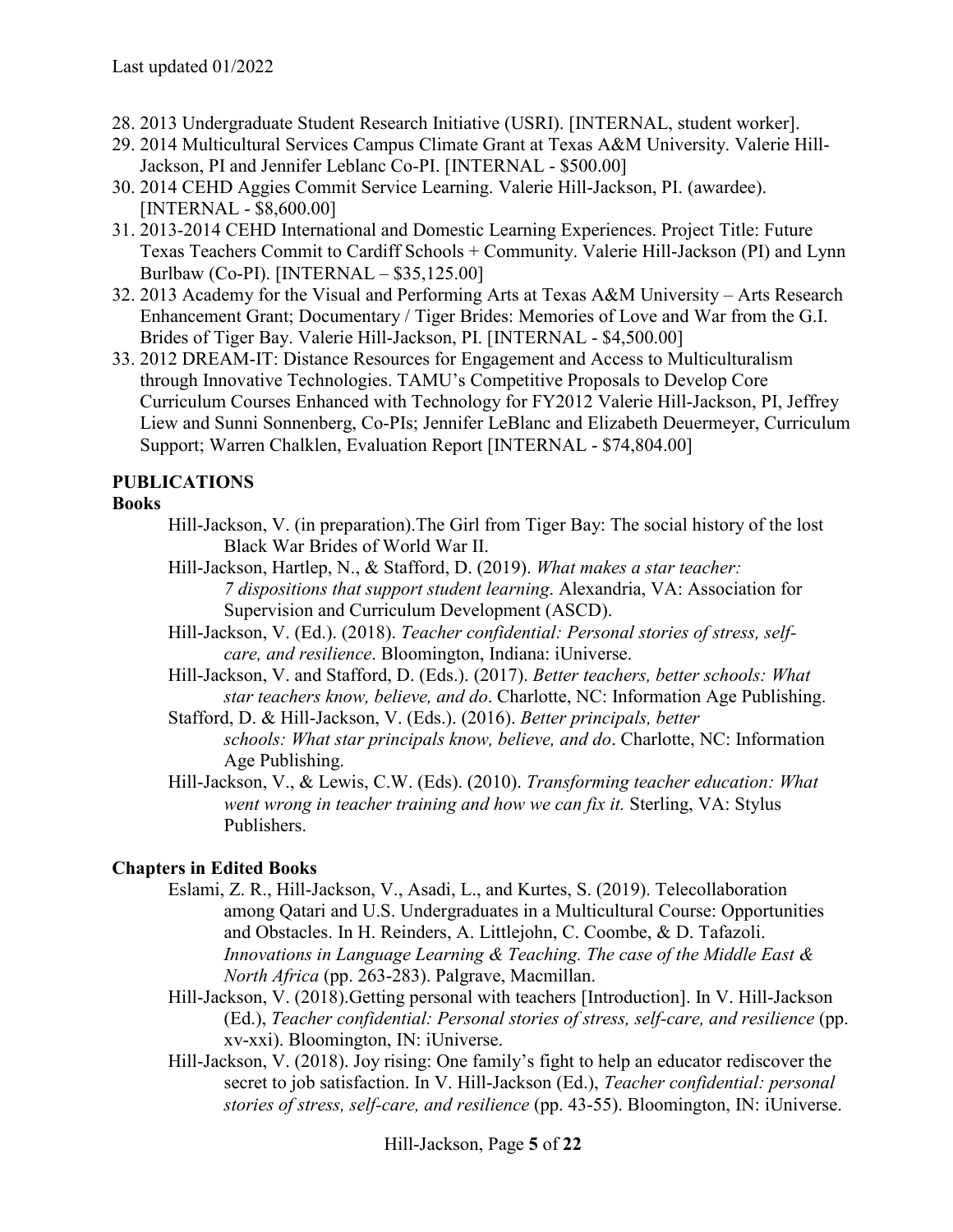- Hill-Jackson, V. (2017). And then there were none: Reversing the exodus of Black women from the teaching profession. In A. Farinde-Wu, A. Allen, and C.W. Lewis (Eds.), *Black female teachers: Diversifying the United States' workforce* (pp. 9-48). Somerville, MA: Emerald Group Publishing, Inc.
- Hill-Jackson, V., & Stafford, D. (2017). A star teacher for every classroom [Introduction]. In V. Hill-Jackson and D. Stafford (Eds.), *Better teachers, better schools: What star teachers know, believe, and do* (pp. xiii-xxiii). Charlotte, NC: Information Age Publishing.
- Haberman, M. & Hill-Jackson, V. (2017). Gentle teaching in a violent society: A postscript for the 21st century. In V. Hill-Jackson and D. Stafford (Eds.), *Better teachers, better schools: What star teachers know, believe, and do* (pp. 13–30). Charlotte, NC: Information Age Publishing.
- Hill-Jackson, V., Stafford, D. & Hartlep, N., (2016). 5 dos of star teachers. In D. Sanchez, R. Faber and D.S. Jones (Eds.), *American Association for Employment in Education (AAEE) Job Search Handbook for Educators* (p. 58). Slippery Rock, Pennsylvania: AAEE.
- Stafford, D. & Hill-Jackson, V. (2016). A star principal for every school [Introduction]. In D. Stafford and V. Hill-Jackson (Eds.), *Better principals, better schools: What star principals know, believe, and do* (pp. xiii–xviii). Charlotte, NC: Information Age Publishing.
- Watson, R.E. & Hill-Jackson, V. (2016). No principal left behind? The core beliefs of nine urban elementary principals in a Midwest school district implementing No Child Left behind. In D. Stafford and V. Hill-Jackson (Eds.), *Better principals, better schools: What star principals know, believe, and do* (pp. 15–35). Charlotte, NC: Information Age Publishing.
- Hill-Jackson, V., & Stafford, D. (2016). The case for selecting better principals. In D. Stafford and V. Hill-Jackson (Eds.), *Better principals, better schools: What star principals know, believe, and do* (pp. 63–79). Charlotte, NC: Information Age Publishing.
- Hill-Jackson, V., (2013). "Downs, Karl Everette." *African American National Biography. Ed. Henry Louis Gates Jr. and Evelyn Brooks Higginbotham*. New York: Oxford UP, 2013. Published online at the Oxford African American Studies Center, January 2014. <http://www.oxfordaasc.com/article/opr/t0001/e5847>
- Hill-Jackson, V., & \*Williams, O. (2013). Cross-race mentoring in teacher education: Black teacher educators supporting White pre-service teachers. In S. Grineski, J. Landsman, & R. Simmons (Eds.), *Talking about race: Alleviating the fear (*pp. 241-252). Sterling, VA: Stylus Publishers.
- Hill-Jackson, V., \*Fox, B., \*\*Jackson, R., & \*James, M.C. (2012). Given school dropout rates, especially among poor and minority students, should college attendance be the norm for all U.S. students? Counterpoint. In F. Brown, R. Hunter, & S. Donahoo (Eds.), Diversity in schools (pp. 123–132), a volume in C. Russo and A. Osborne (Eds.), *Debating the issues in American education: A SAGE reference set*. Thousand Oaks, CA: Sage.
- \*James, M. C., & Hill-Jackson, V. (2012). 'Just don't quit on us': Motivating and engaging African American males at a single gender middle school. In A. Cohan & A. Honigsfeld (Eds.), *Breaking the mold of education for culturally and*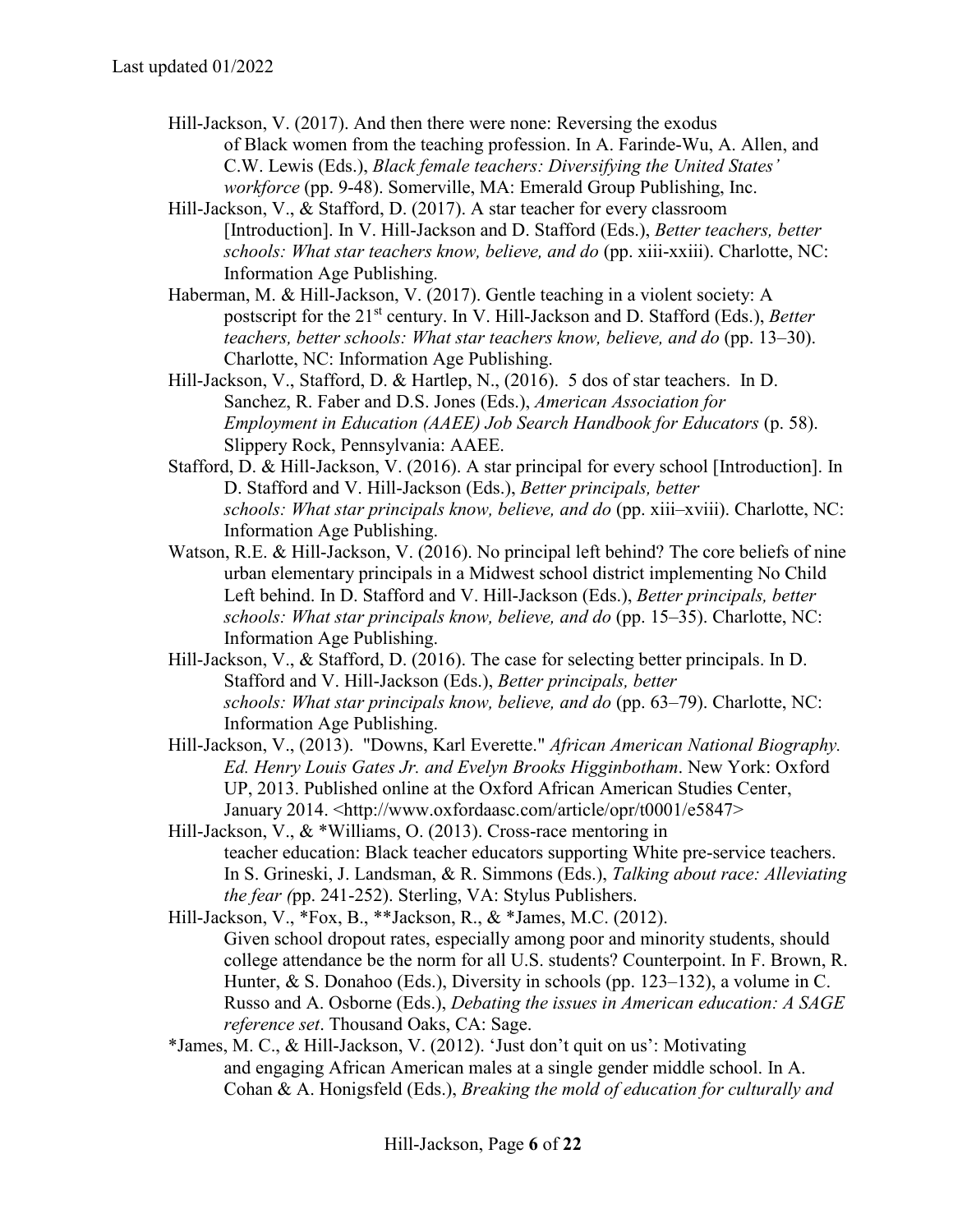*linguistically diverse students: Innovative and successful practices for the 21st century* (pp. 141-150). Lanham, MD: Rowman & Littlefield.

- Hill-Jackson, V., Self, N., & \*Ates, B. (2011). Issuing creative license: Three transformative acts to free the imaginations of prospective teachers. In H. Blythe & C. Sweet (Eds.), *It works for me, creatively*: *Shared tips for the classroom* (pp. 158-160). Stillwater, OK: New Forums Press.
- Hill-Jackson, V., & Lewis, C.W. (2011). Service loitering: Service-learning in an underserved community. In T. Stewart & N.S. Webster, (Eds.), *Problematizing service-learning: Critical reflections for development and action* (pp. 295–324). Charlotte, NC: Information Age Publishing.
- Hill-Jackson, V., & Lewis, C.W. (2010). Two rationales for transforming teacher education. In V. Hill-Jackson & C. W. Lewis (Eds.), *Transforming teacher education: What went wrong with teacher training, and how we can fix it* (pp. xixxxv).Sterling, VA: Stylus Publishers.
- Hill-Jackson, V., & Lewis, C.W. (2010). Dispositions matter: Advancing habits of the mind for social justice. In V. Hill-Jackson & C.W. Lewis (Eds.), *Transforming teacher education: What went wrong with teacher training, and how we can fix it* (pp. 61–92).Sterling, VA: Stylus Publishers.
- Lewis, C.W., & Hill-Jackson, V. (2010). This is our moment: Contemplating the urgency of now for the future of teacher education [Introduction]. In V. Hill-Jackson & C. W. Lewis (Eds.), *Transforming teacher education: What went wrong with teacher training, and how we can fix it* (pp. 249-252).Sterling, VA: Stylus Publishers.
- Hill-Jackson, V. (2007). Introducing Jean Lave*.* In J.L. Kincheloe & R.A. Horn, (Eds.). *The Praeger Handbook of Education and Psychology* (Vol. 1 pp. 148– 153). West Port, CT: Praeger Publishers.

# **PEER-REVIEWED PUBLICATIONS**

#### *Manuscripts in Progress*

- Hill-Jackson, V. (in preparation). School-university teacher induction models: A systematic review.
- Hill-Jackson, V. (in preparation). The curious case of Superintendent Orville Jones: Thoughts on a reckoning for school administration in the U.S.
- Hill-Jackson, V., \*Mokuria, V., \*Asadi, L., Neshyba, M., & \*, Caldwell, C. (under preparation). Softhearted: The effects of short-term study abroad on the empathy development of pre-service teachers in a rural Mexican community.
- Hill-Jackson, V. (under review). How to be ebony in the ivory tower: Notes on navigating multicultural classrooms at primarily white institutions.
- Hill-Jackson, V. (in preparation). A walk among the tigers: The stories of the Black Welsh War Brides of World War II. To be submitted to the *Journal of Contemporary Ethnography*.

# *Peer-Reviewed*

- Hill-Jackson, V., Ladson-Billings, G., Craig, C. (2022). Teacher education and climate change: In navigating multiple pandemics, is the field forever altered? [Editorial]. *Journal of Teacher Education, 73* (1), 5-7.
- Hill-Jackson, V. (2022). [Review of the book *Schooling the System: A History of Black Women Teachers*, by F. Aladejebi]. *Canadian Journal of History*.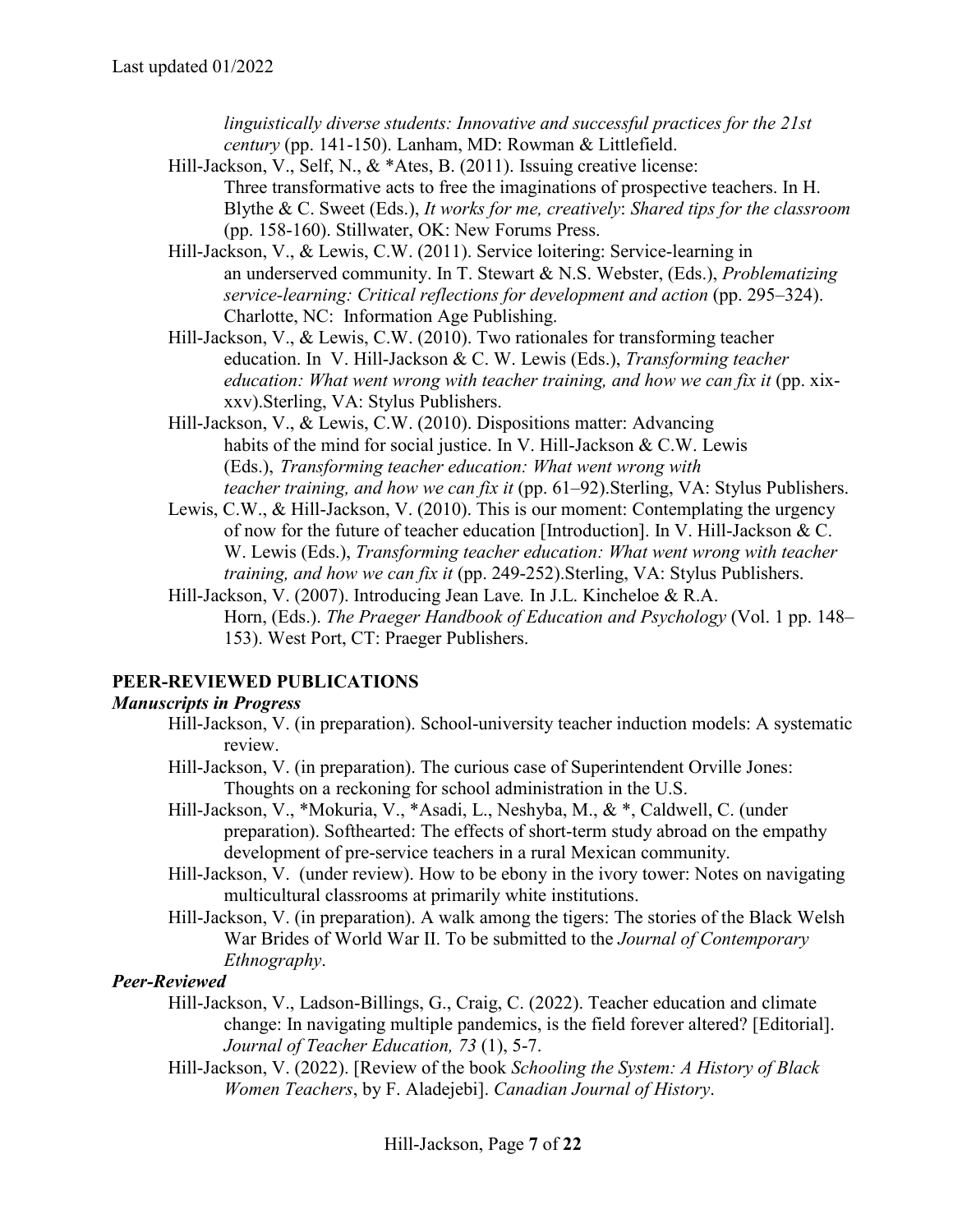- Farinde-Wu, A., Allen-Handy, A., & Hill-Jackson, V. (Eds). (2020). Black women's work: Exploring pipelines, pedagogies, and policies [Special issue]. *Theory Into Practice, 59*(4).
- Hill-Jackson, V. (2020). Special emphasis recruiting: Intentional recruitment of Black women to the teaching profession. *Theory Into Practice, 59*(4), 1-12 DOI: [10.1080/00405841.2020.1773187](https://doi.org/10.1080/00405841.2020.1773187)
- Hill-Jackson, V., Wandix-White, D., & Gilley, T. (2020). Teacher residencies in Texas: Advanced clinical training for beginning teachers. *TxEP: Texas Educator Preparation 4,* 13-29.
- Farinde-Wu, A., Allen-Handy, A., & Hill-Jackson, V. (2020). This Issue: Black Women's Work: Exploring Pipelines, Pedagogies, Policies, and Practices. *Theory Into Practice*, 59 (4), 1-4.
- Hill-Jackson, V. (2020, January 5). *Kindness reconsidered*. [Review of the book *A case for kindness: A new look at the teaching ethic*, by S. Broidy]. *Teachers College Record*. Retrieved from<https://www.tcrecord.org/Content.asp?ContentID=23170>
- Hill-Jackson, V. (2019, March). Jessie Simmons: How a schoolteacher became an unsung hero of the Civil Rights Movement. *The Conversation*. Retrieved from https://theconversation.com/jessie-simmons-how-a-schoolteacher-became-anunsung-hero-of-the-civil-rights-movement-111811
- \*Liao, L., Larke, P., & Hill-Jackson, V. (2017). Bridging two worlds: Experiences of Chinese and Taiwanese Americans attending Chinese Heritage Schools in Houston. *Heritage Language Journal, 14*(2*),* 171–188.
- \*Liao, L., Larke, P., & Hill-Jackson, V. (2011). Chinese papermaking: A multicultural and environmental education strategy for pre-k teachers. *Journal of Praxis in Multicultural Education, 6*(1), 6–78.
- Bonner, F., Lewis, C., Bowman-Perrott, L., Hill-Jackson, V. & \*James, M. (2010). Definition, identification, identity and culture: A unique alchemy impacting the success of gifted African American males in school. *Journal for the Education of the Gifted, 33*(2), 176–202.
- Lewis, C., **\***James, M., Hancock, S., & Hill-Jackson, V. (2008). Framing African American success and failure: A typology for change. *Urban Education, 43*(2), 127–153.
- Hill-Jackson, V., & Lewis, C.W. (2008). Educating prospective Texas teachers about African American learners. *Journal of the Texas Association of Black School Educators, 1*(1), *15*–*36.*
- Hill-Jackson, V. (2007). Wrestling whiteness: Three stages of shifting multicultural perspectives among white pre-service teachers. *Multicultural Perspectives, 9*(2), 29 –35.
- Hill-Jackson, V., \*\*Sewell, K.L., & \*\*Waters, C. (2007). Having our say about multicultural education: Five dispositions of advocates and resisters in the multicultural classroom. *Kappa Delta Pi Record, 43* (4), 174–180.
- Hill-Jackson, V. (2005). Culture matters in lead poisoned, high risk communities. *Practicing Anthropology*, *27*(3), 9–14.
- Hill-Jackson, V. (2004). The culture of lead poisoning in oppressed communities: Steps toward a pedagogy of possibility. *Journal of Multicultural Nursing and Health*, *10*(3), 55–60.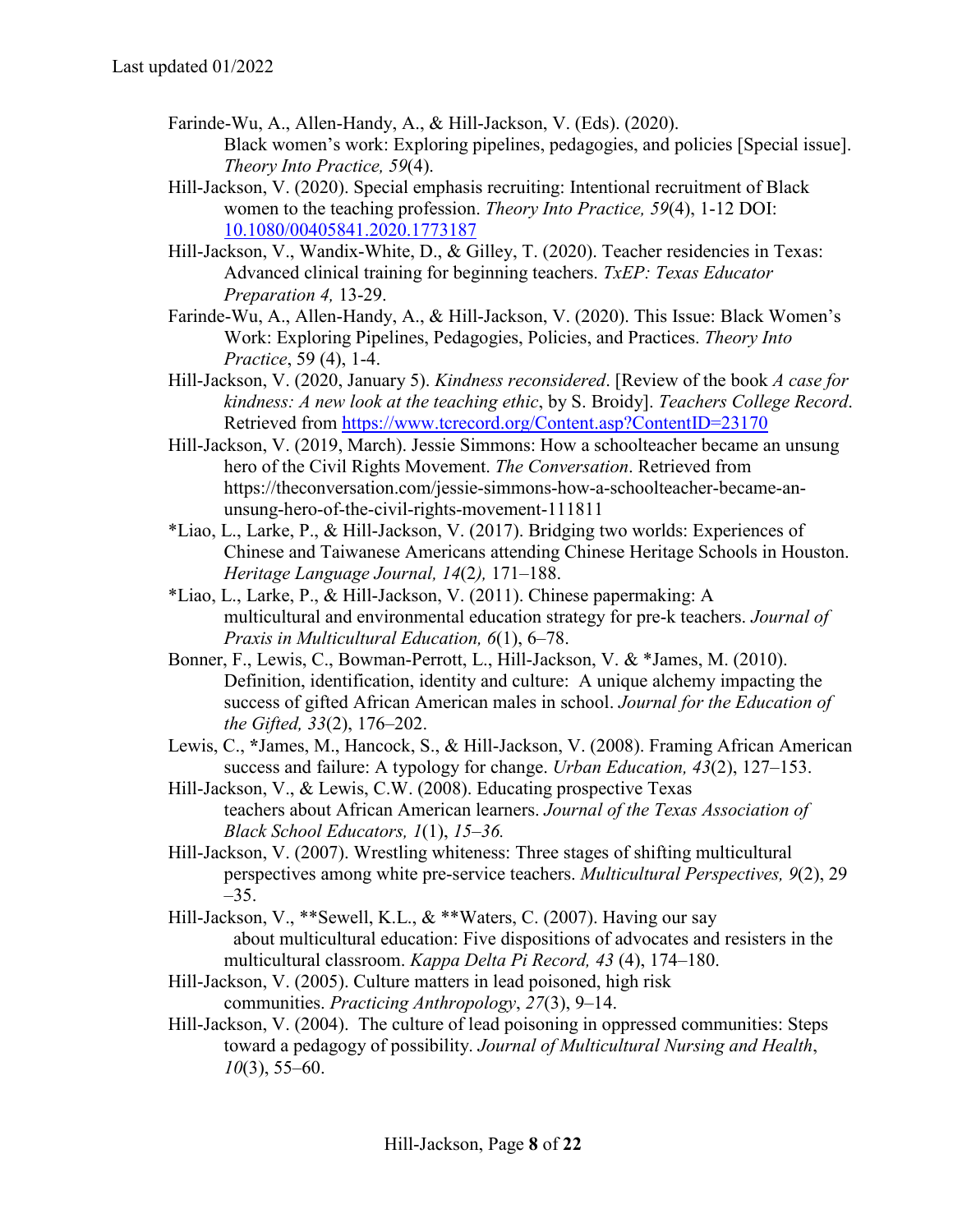#### **NON-PEER REVIEWED PUBLICATIONS**

- Caldwell, H. & Hill-Jackson, V. (2019). Activities and applications. In D. Bevan, R.M. Capraro, Madson, M.A. & B.J. Irby. *Coaching and mentoring: A handbook for leadership success. Tips for coaching and mentoring school leadership teams*. College Station, TX: AggieSTEM and the Education Leadership Research Center.
- Hill-Jackson, V., Stafford, D., & James, M.C, & Hartlep, N.D. (2018). *The white paper: How to hire the best school leaders using Martin Haberman's protocols for selecting 'star' teachers and principals* (white paper). Houston, Texas: The Haberman Educational Foundation, Inc.
- Stafford, D. & Hill-Jackson, V. (Fall, 2015). Hiring an effective principal begins with an effective interview. *SEEN Magazine, 17.2*, 26–29. Retrieved from [https://s3.amazonaws.com/KnightComm/Portals/0/SEEN\\_17-2\\_2015.pdf](https://s3.amazonaws.com/KnightComm/Portals/0/SEEN_17-2_2015.pdf)
- Hill-Jackson, V. & Walsh, M. (2015). *Aggies commit to transforming lives with servicelearning and study abroad high impact practices, 2014-2015* (Report). College Station: Texas A&M University, College of Education and Human Development.
- Hill-Jackson, V. (2014, January 28). The Welsh War Brides of Tiger Bay [Web blog post]. Retrieved from<http://www.gibrides.com/news/>
- Hill-Jackson, A., & Hill-Jackson, V. (2012, August 2). Girl from Butetown marries American GI. *South Wales G.I. Brides Magazine, 19*, 2–4.
- Hill-Jackson, V. (December, 2005). HUD Lead Poisoning Community Report.
- Hill-Jackson, V. (July, 2005). Outreach / Strategy Report for Communities Recovering from Disasters – Copyrighted material.

#### **PRESENTATIONS / CONFERENCES**

#### *International*

- Hill-Jackson, V., Caldwell, C., McCall, C., Meyer, J., Smith, L., Jurica Hinnant, A., & Hinojosa, V. (2022, Jan.). *Grow your own: Expanding the teacher education pipeline alongside school district partners*. [Conference session]. Hawaii International Conference on Education. Hawaii (Big Island), Hawaii.
- Hill-Jackson, V. (2020). *Tiger Brides: The Welsh War brides of Black Soldiers, World War II.* The Welsh International Conference on Welch Studies. North American Association for the Study of Welsh Culture and History (NAASWCH). University of Texas at Austin. Austin, Texas. (conference cancelled)
- Hill-Jackson, V., Druery, D & \*Berrien, J. (2018, November). *How to be ebony in the ivory tower: A typology for marginalized professors*. The 3rd Biennial International Conference on Urban Education (ICUE). Nassau, Bahamas.
- Hill-Jackson, V., Asadi, L., Mokuria, V., Neshyba, M., & Ko, W. (2018, July). *Walking in their shoes: How an international teaching experience in a rural Mexican school impacts the empathy development of preservice teachers.* Poster session presented at the Annual Conference of the International Association for Research on Servicelearning and Community Engagement (IARSLCE). New Orleans, LA.
- Hill-Jackson, V., Stafford, D. & \*LeBlanc, J. (2016, November). *The linchpin for urban learners' success: Hire the best school leaders using Haberman's Protocols*. The 2nd Biennial International Conference on Urban Education (ICUE). San Juan, Puerto Rico.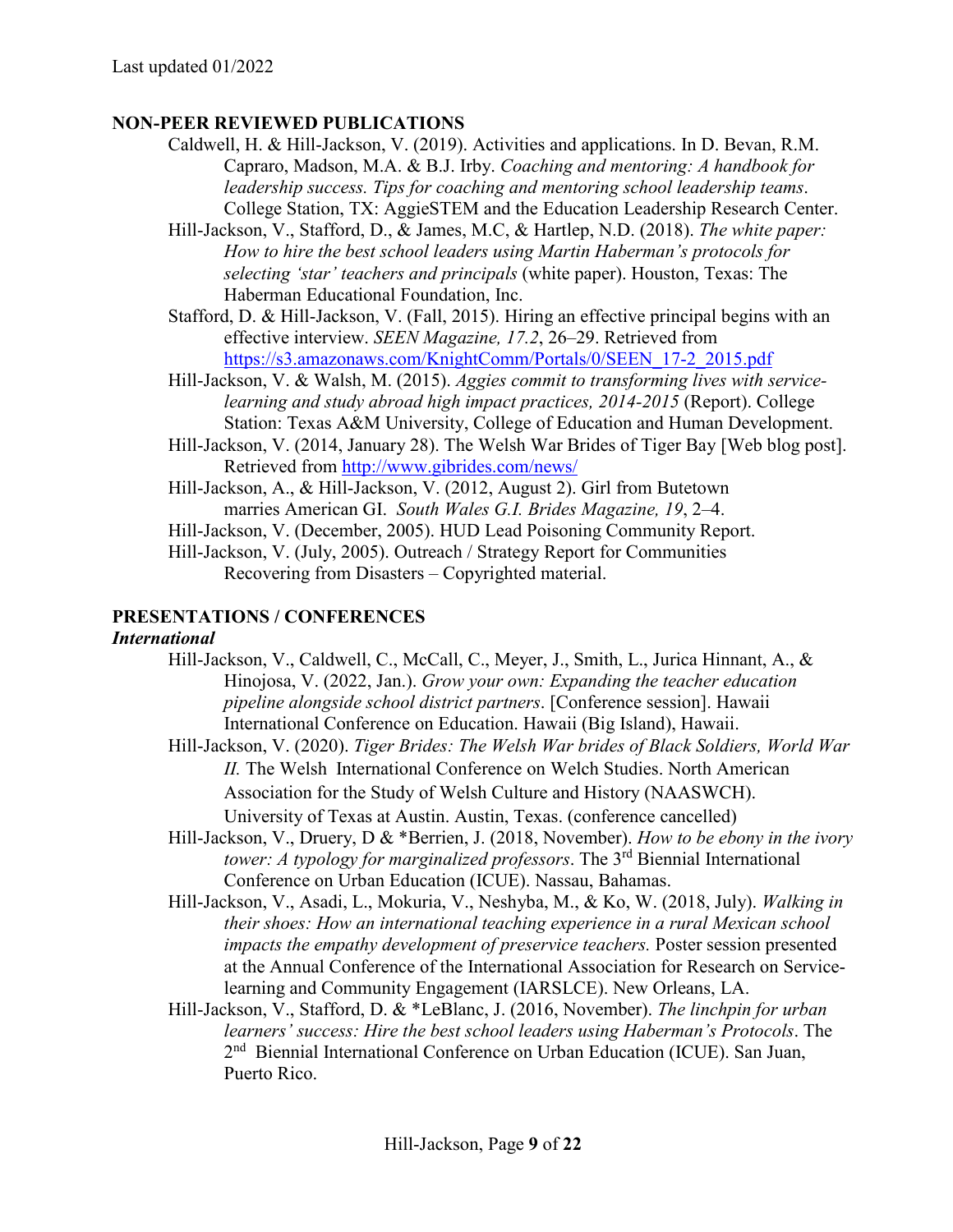- Hill-Jackson, V., & \*Leblanc, J. (2016, October). *From Texas to Wales: An exploratory study of preservice teachers engaging in international service-learning*. The 4th International Service-Learning Conference (ISL). Manhattan, KS.
- Hill-Jackson, V. (2015, November). Co-Chair for conference strand on Students' Academic Learning and Success. International Association for Research on Service Learning and Community Engagement (IARSLCE) annual conference. Boston, MA.
- Hill-Jackson, V. (2014, September). Co-Chair for conference strand on Evaluation Research. International Association for Research on Service Learning and Community Engagement (IARSLCE) annual conference. New Orleans, LA.
- Hill-Jackson, V. & LeBlanc, J. (2014, September). *Toward diversity consciousness: How attitudes about multiculturalism impact the learning outcomes of pre-service teachers during an international service learning field experience.* Paper presentation at the International Association for Research on Service Learning and Community Engagement (IARSLCE) annual conference. Omaha, NE.
- Hill-Jackson, V. (2014, May). Keynote *The GI Brides of Tiger Bay*. International Conference on the Cultural Politics of Memory. Cardiff University.
- Hill-Jackson, V. (June, 2013). Invited Speaker *Towards a Critical Definition of Community Engagement.* Center for Critical and Cultural Theory – Cardiff University: Cardiff, Wales.
- Hill-Jackson, V. (June, 2013). Invited Speaker *Why Every U.K. Teacher Must Use Culturally Relevant Pedagogy.* Institute of Education - London University: London, England.
- Hill-Jackson, V. (June, 2013). Invited Speaker *Romance, Risks and Rewards: The Courtship of Black GIs and the Girls from Multicultural Tiger Bay.* University of Central Lancashire. Lancashire, England.
- Hill-Jackson, V. (June, 2013). Invited Speaker *Speaking in Multiple Tongues: The Importance of Sharing Research in Diverse Formats to Engage Communities.*  Fulbright End-cap Forum: John McIntyre Conference Centre. Edinburgh, Scotland.
- Hill-Jackson, V. (2013, November). Co-Chair for conference strand on Evaluation Research. International Association for Research on Service Learning and Community Engagement (IARSLCE) annual conference. Omaha, NE.
- Hill-Jackson, V. (2013, November). *Service Loitering: Countering a Missionary Ideology in Teacher Education.* Paper presentation at the International Association for Research on Service Learning and Community Engagement (IARSLCE) annual conference. Omaha, NE.
- Hill-Jackson, V. (2013, June). Co-convener. *Promoting collaborative skills development by engaging local communities: An interdisciplinary symposium. Centre for Critical and Cultural Studies.* Cardiff University: Cardiff, Wales.
- Hill-Jackson, V. (2008, July). *Transforming education: Adult learning & leadership in a postmodern era.* Paper presented at the annual International Conference on Innovation in Education. Paris, France.
- Hill-Jackson, V., & Richardson, J.E. (2008, January). *National and international dimensions of childhood lead poisoning: What every educator must know.* Paper presented at the annual meeting of Hawaii International Conference on Education. Honolulu, HI.
- Hill-Jackson, V., & Richardson, J.E. (2007, January). *What educators*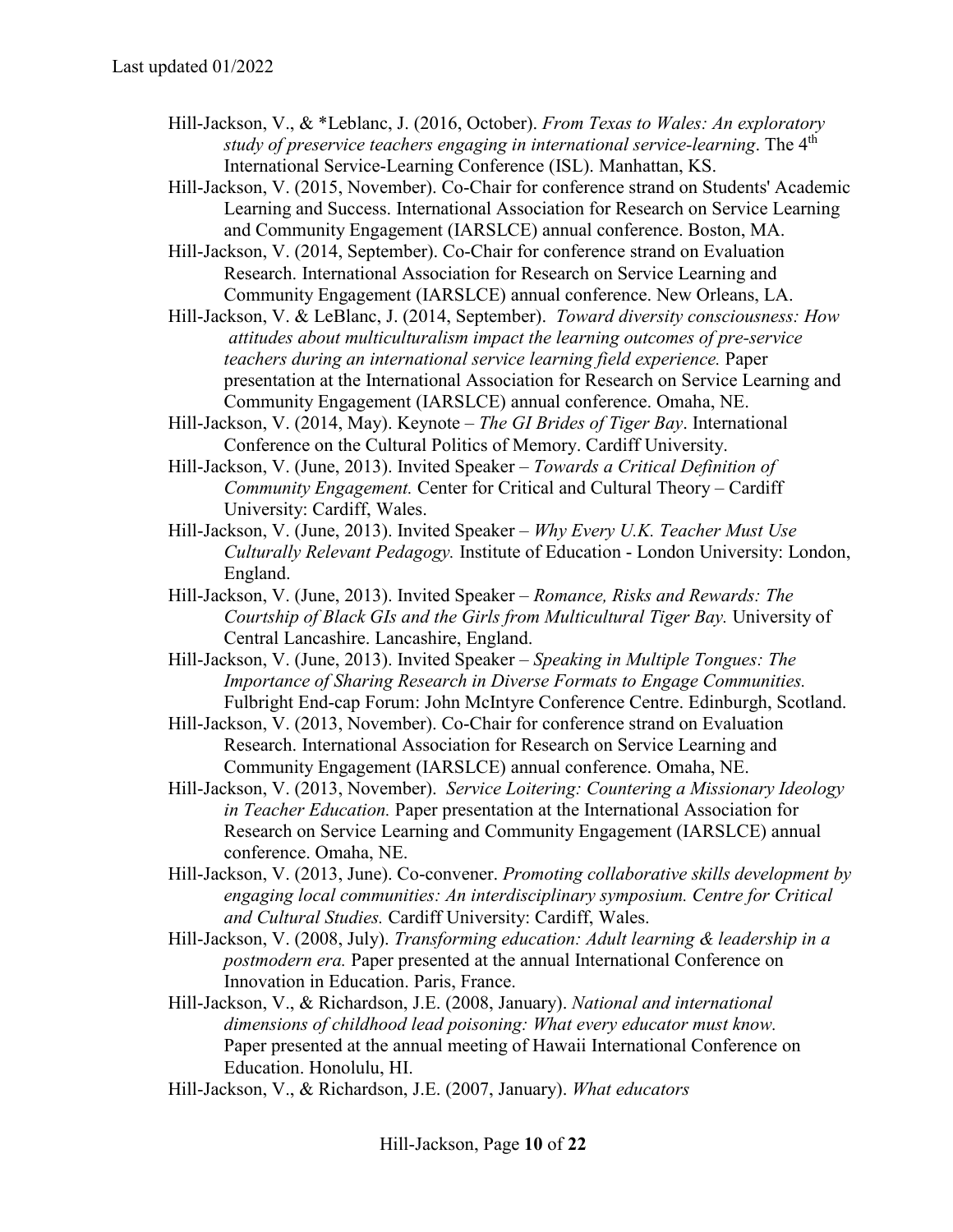*don't know can harm children: National and international dimensions of childhood lead poisoning.* Paper presented at the annual meeting of Hawaii International Conference on Education. Honolulu, HI.

- Hill-Jackson, V., & Richardson, J. E. (2006, June). *What educators don't know can hurt children: National and international dimensions of childhood lead poisoning.* Paper presented at the annual meeting of International Conference on Youth and Education for the 21<sup>st</sup> Century. Corpus Christi, TX.
- Hill-Jackson, V. (2002, June). *Ethnographic research as an evidentiary tool in meeting the needs of childhood lead poisoning research and policymaking.* Paper presented at the annual International Conference on Global Dimensions of Lead. New Orleans, LA.

#### *National*

- Meyer, J., Hill-Jackson, V., Caldwell, C., McCall, C., Smith, L., & Jurica Hinnant, A. (2021, Sept.). *Co-constructing a Pk-16 Engagement and Teacher Preparation Pipeline*. [Conference session]. Engagement Scholarship Consortium 2021. (virtual conference)
- Hill-Jackson, V., & Craig, C. (2021, Feb. 26). *Journal Talk: Journal of Teacher Education*. Presentation for American Association of Colleges of Teacher Education (AACTE) 73rd Annual Meeting. (virtual conference)
- Hill-Jackson, V., Caldwell, C., & Burlbaw, L. (2020, October). *African American Teachers in Brazoria County in the Early 20th Century*. Paper presented at the annual meeting of the Organization of Educational Historians. Kansas City, Missouri. (virtual conference)
- Pugliese, E., Drain, M., McCall, C. Ramos, A., & Hill-Jackson, V. (2020, May). *Mentoring Up: A University-Community Based Mentoring Program for Future First-Generation High School Students and Post-Secondary Preparation* [Conference Session]. National Conference on Race & Ethnicity in American Higher Education (NCORE). New York, NY. (conference cancelled)
- Hill-Jackson, V. (2019, October). *Negro teachers as the collateral damage of Brown vs. Board of Education.* Paper presented at the annual meeting of the Organization of Educational Historians. Kansas City, Missouri.
- Hill-Jackson, V. (2019, April). *Black women teachers: History, hegemony, and hope.* Paper presented at the annual meeting of AERA Annual Convention. Toronto, Canada.
- Hill-Jackson, V., Hartlep, N.D., & Stafford, D. (2019, March). *Only decent people should teach: Developing the 7 dispositions of star teachers.* Paper presented at Empower 19 Annual Conference of the Association of Supervision and Curriculum Development (ASCD). Chicago, Illinois.
- Farinde-Wu, A., Allen-Handy, A., Campoli, A., Hopper, E., & Hill-Jackson, V. (2018, November). *Black women educators: Exploring pipelines, pedagogies, and policies.*  Panel discussion presented at the 28th Annual Conference for the National Association for Multicultural Education (NAME). Memphis, Texas.
- Hill-Jackson, V. (2018, November). *We are the change we seek: Igniting and passing the leadership torch*. Panel moderator for the 32<sup>nd</sup> Annual Conference of the University Council for Education Administration (UCEA). Houston, Texas.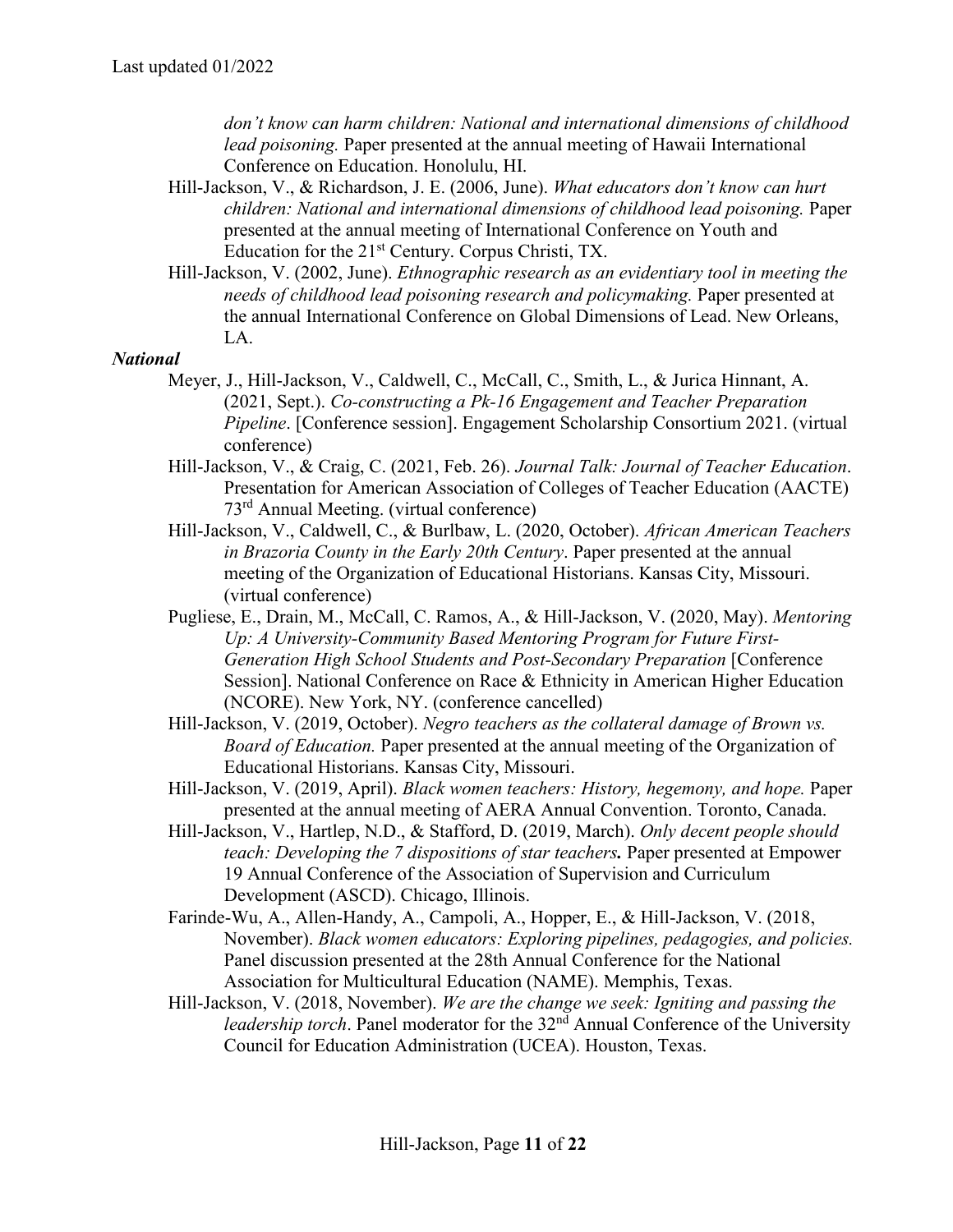- Hill-Jackson V. (2018, October). *How to be ebony in the ivory tower: A typology for marginalized instructors.* Difficult Dialogues National Resource Center (DDNRC). College Park, MD.
- Hill-Jackson, V., (2018, June). *Teaching while naked: Sharing our stories for self-healing and resilience.* Presentation at Teacher Self-Care Annual Conference. Atlanta, GA.
- Hill-Jackson, V., Hartlep, N.D., & Stafford, D. (2018, March). *You're hired! How to select 'Star' Teachers using the Martin Haberman Protocol.* Paper presented at Empower 18 Annual Conference of the Association of Supervision and Curriculum Development (ASCD). Boston, MA.
- Hill-Jackson, V., (2018, February). *Mother Teresa's closet: Exploring the personal to empower resilient caregivers.* Paper presented at Women of Resilience Annual Conference. Santa Fe, New Mexico.
- LeBlanc, J. & Hill-Jackson, V. (April, 2016). *International service-learning for multicultural education: An exploratory study with preservice teachers*. Paper presented at annual meeting of AERA*.* Washington, DC.
- Hill-Jackson, V. (2013). *Who's holding colleges of education accountable for the teachers they prepare?* Paper presented at annual meeting of Critical Questions in Education Conference. San Antonio, TX.
- Hill-Jackson, V., & \*Williams, O. (2012, April). *Black teacher educators and White preservice teachers: Four lessons for effective cross-race mentoring. Paper presented* at annual meeting of AERA*.* Vancouver, British Columbia, Canada.
- \*James, M., & Hill-Jackson, V. (2012, April). *The paradoxes of motivating and engaging African American males at a single gendered school.* Paper presented at annual meeting of AERA. Vancouver, British Columbia, Canada.
- Hill-Jackson, V. (2012, April). *Creating and sustaining positive school communities*. Discussant for session at the annual meeting of AERA Annual Convention. Vancouver, British Columbia, Canada.
- \*Liao, L., Larke, P., & Hill-Jackson, V. (2012, April). *A naturalistic inquiry into the retrospective experiences of second-generation Chinese and Taiwanese Americans attending Chinese-heritage schools in Southeast Texas*. Paper presented at annual meeting of AERA. Vancouver, British Columbia, Canada.
- Hill-Jackson, V. (2012, April). *The secret lives of teachers: Turnover and the basic principles of teacher care programs.* Poster presented at the annual meeting of AERA. Vancouver, British Columbia, Canada.
- *\**James, M., Shealy, M., & Hill-Jackson, V. (2010, April). *Understanding the complex lives of African American students.* Paper presented at the annual meeting of AERA. Denver, CO.
- Hill-Jackson, V., Milam, J., & Sloan, K. (2009, October). *Transforming teacher education: History, implementation, and accountability for the twenty-first century.* Paper presented at the annual meeting of Curriculum & Pedagogy. Decatur, GA.
- Hill-Jackson, V., &\*\*Sewell, K. (2008, February). *Five dispositions of advocates and resisters in the multicultural classroom model: Preparing for diverse populations.*  Paper presented at the annual meeting of Association of Teacher Educators. New Orleans, LA.
- Hill-Jackson, V. (2008, February). *What educators don't know about diverse communities can harm learners: ATE commission on preparing for diverse populations.*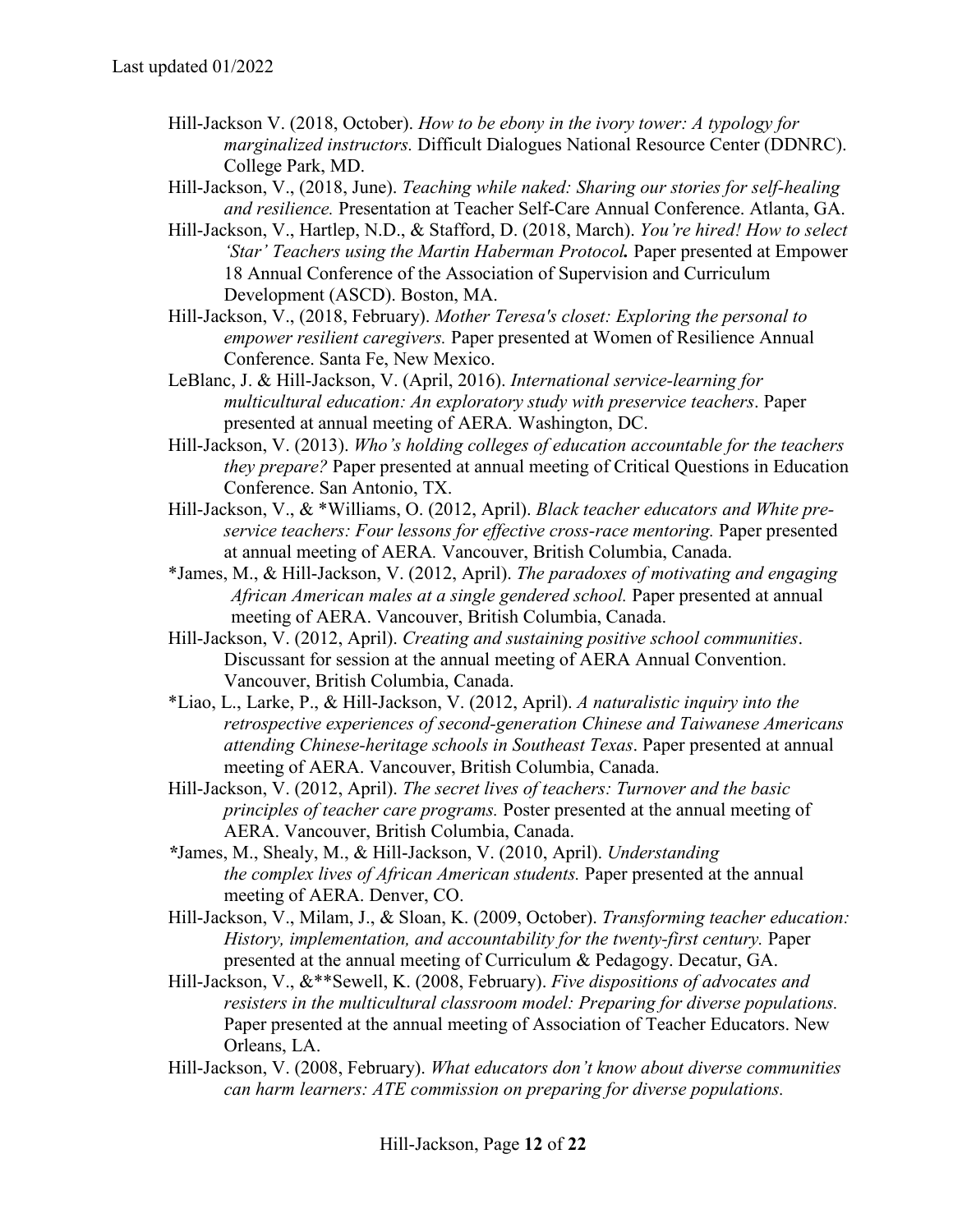Presentation at the annual meeting of Association of Teacher Educators. New Orleans, LA.

- Hill-Jackson, V., & \*Liao, L. (2007, October). *Papermaking: A hands-on project for multicultural education.* Paper presented at the annual meeting of Curriculum and Pedagogy Conference. Balcones Springs, TX.
- Hill-Jackson, V., & \*\*Arevelo, G. (2007, October). *The Dream Act: Immigrant student activists envisioning, embodying, and enacting education.* Paper presented at the annual meeting of Curriculum and Pedagogy Conference. Balcones Springs, TX.
- Hill-Jackson, V., &\*Ates, B. (2007, October). *Diverse teachers / White classrooms: Reenvisioning curriculum and pedagogy in teacher preparation.* Paper presented at the annual meeting of Curriculum and Pedagogy Conference. Balcones Springs, TX.
- Hill-Jackson, V., & Richardson, J.E. (2006, October). *What educators don't know can harm children: The educational and social justice dimensions of childhood lead poisoning.* Paper presented at the annual meeting of Curriculum and Pedagogy Conference. Balcones Springs, TX.
- Hill-Jackson, V., & Richardson, J.E. (2006, April). *A tale of two cities: Political, socio-cultural, and educational consequences of childhood lead poisoning.* Paper presented at the annual meeting of AERA. San Francisco, CA.
- Hill-Jackson, V., \*Milam, J., \*\*Sewell, K., & \*\*Waters, C. (2006, April). *Pre-service teachers as a mirror of mainstream society: Race, rhetoric, and resistance in the multicultural classroom.* Paper presented at the annual meeting of AERA. San Francisco, CA.
- Hill-Jackson, V. (2006, April). *The retention of high quality teachers in urban environments*. Paper presented at the annual meeting of AERA. San Francisco, CA.
- Hill-Jackson, V., & Larke, P. J. (2005, November). *Teaching multicultural education courses: Dialectical dilemmas in preparing pre-service teachers for equity and excellence.* Paper presented at the annual meeting of The National Association for Multicultural Education, Atlanta, GA.
- Hill-Jackson, V. (2002, June). *Urban mothers, lead poisoning, and ethnography?* Poster presentation at the annual meeting of National Lead-Safe Housing Conference. New Orleans, LA.
- Hill-Jackson, V. (2001). *Towards a pedagogy of possibility: The culture of lead in oppressed communities*. Paper presented at the annual Lead-Safe Housing Conference. Chicago, IL.

#### *State & Local*

- Hill-Jackson, V. (2021, November 2-3). *Engaging Students and Families in Underserved, Rural Communities for Postsecondary Success [Convening session].* Texas Rural Collaboration Virtual Convening. Greater Texas Foundation.
- Hill-Jackson, V., Singer, E. & Etchells, M. (2021, February 3). *The We Teach Texas P12 Mentoring and Coaching Academy: Building mentoring capacity, professionalizing the mentor's role, and strengthening school-university partnerships* [Conference session]. Southwest Educational Regional Association. Virtual Education Conference. http://hdl.handle.net/10950/2933

Hill-Jackson, Page **13** of **22**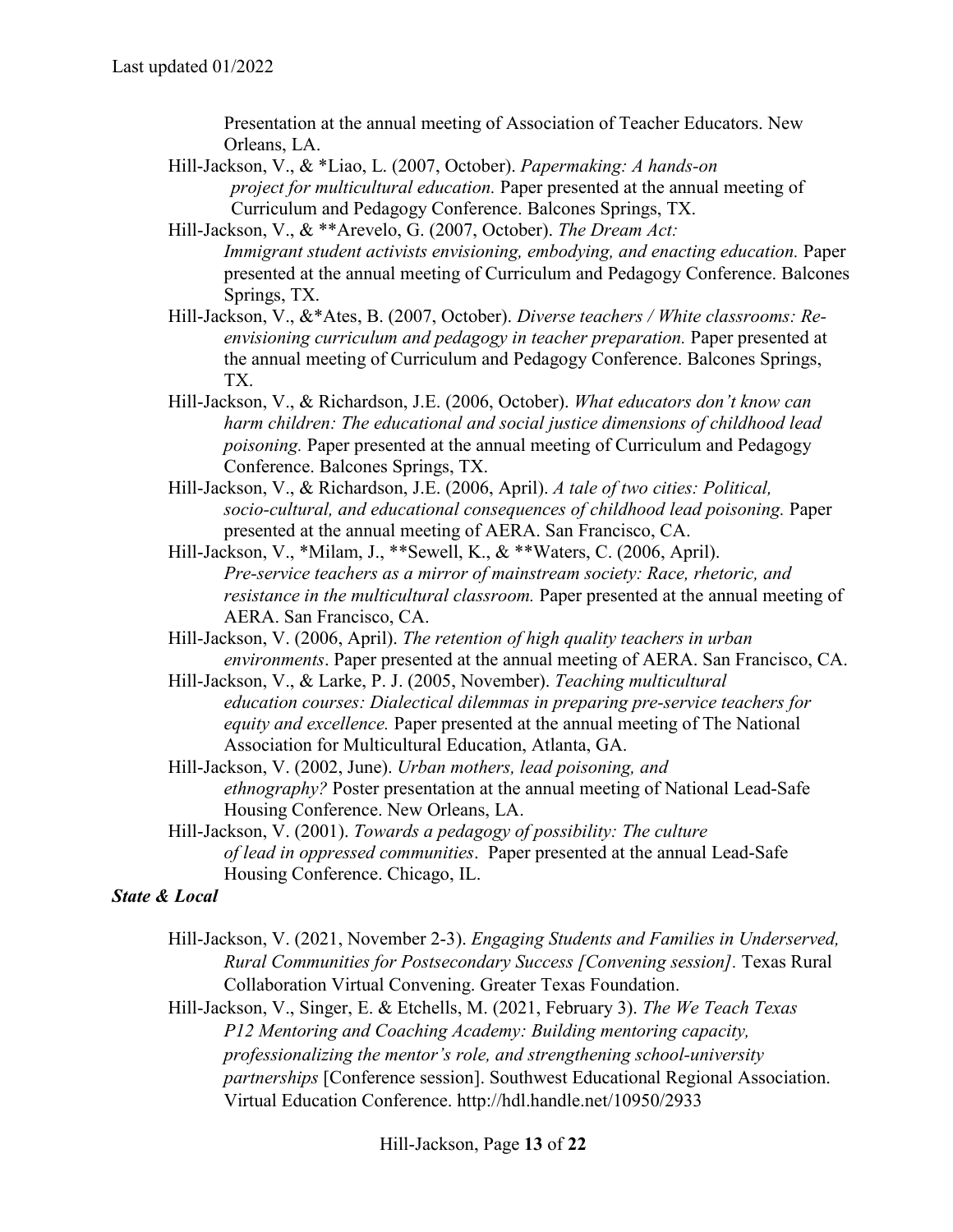- Hill-Jackson, V. (2020, March 30). *Faculty first: 5 ideas on building an edTPA Implementation Team [Institute session]. Texas Education Agency edTPA Pilot* Spring Institute.
- Hill-Jackson, V., Singer, E. & Etchells, M. (2020, October 30). *Mentorship.* [Workshop session]. Chancellor's Virtual Summit on Teacher Education.
- Hill-Jackson, V., Singer, E. & Etchells, M. (2020, October 28-29). *The We Teach Texas P12 Mentoring and Coaching Academy: Building mentoring capacity, professionalizing the mentor's role, and strengthening school-university partnerships* [Conference session]. CSOTTE. Fall 2020 Virtual Teacher Education Conference.
- Hill-Jackson, V., & Salazar, A. (2020, October 28-29). Aggie Teacher Education Residency Model (aggieTERM) Program: Advanced clinical training for preservice candidates in a grow-your-own program [Conference session]. CSOTTE. Fall 2020 Virtual Teacher Education Conference.
- Gibson, S., Howard, S., Albright, S., Strunc, A. & Hill-Jackson, V. (2020, October 28- 29). *Insights to building collaboration and partnerships for high-quality teacher preparation programs* [Conference session]. CSOTTE. Fall 2020 Virtual Teacher Education Conference.
- Pugliese, E., Drain, M., McCall, C. Ramos, A., & Hill-Jackson, V. (2020, May). *Mentoring Up: A University-Community Based Mentoring Program for Future First-Generation High School Students and Post-Secondary Preparation* [Conference Session]. Race, Identity, and Social Equity (RISE). Texas A&M University: College Station, TX. (conference canceled)
- Hill-Jackson, V. & Ybarra, B. (2019, October). *Aggie Teacher Education Residency Program: Best practices of school-university partnerships for developing a clinical teacher residency. CSOTTE Annual Conference.* Frisco, TX.
- Hill-Jackson, V. & Ybarra, B. (2019, September 17). Grow your own programs, lessons learned [Webinar]*. In Texas Tech's Rural Grow Your Own Virtual Conference – Day 2.* Retrieved from http://www.depts.ttu.edu/education/undergraduate/growyour-own/
- Hill-Jackson, V. & Ybarra, B. (2018, September). *Good neighbors: Ethical decision making in school-university partnerships.* New Dimensions in Educator Development: Chancellor's Summit. Laredo, TX.
- Eslami, Z., Hill-Jackson, V., & \*Asadi, L. (2018, April). *Using telecollaboration to enhance the intercultural communication skills of TAMUQ engineering students and TAMU preservice teachers* [Conference session]. 14th Annual Teaching with Technology Conference. College Station, TX.
- Hill-Jackson, V., \*Ko, W., & \*Chalklen, W. (2016). *Can online learning be meaningful: Early findings from a year-long undergraduate humanities course*? 12th Annual Teaching with Technology Conference. College Station, TX.
- Hill-Jackson, V., & \*Ates, B. (2008, April). *Marginalized in higher education: A typology for change.* Paper presents at the annual meeting of TABPHE. Houston, TX.
- Hill-Jackson, V., \*Milam, J., \*James, M., & \*\*Waters, C. (2007, April). *Pre- service teachers as a mirror of mainstream society: Race, rhetoric, and resistance in the*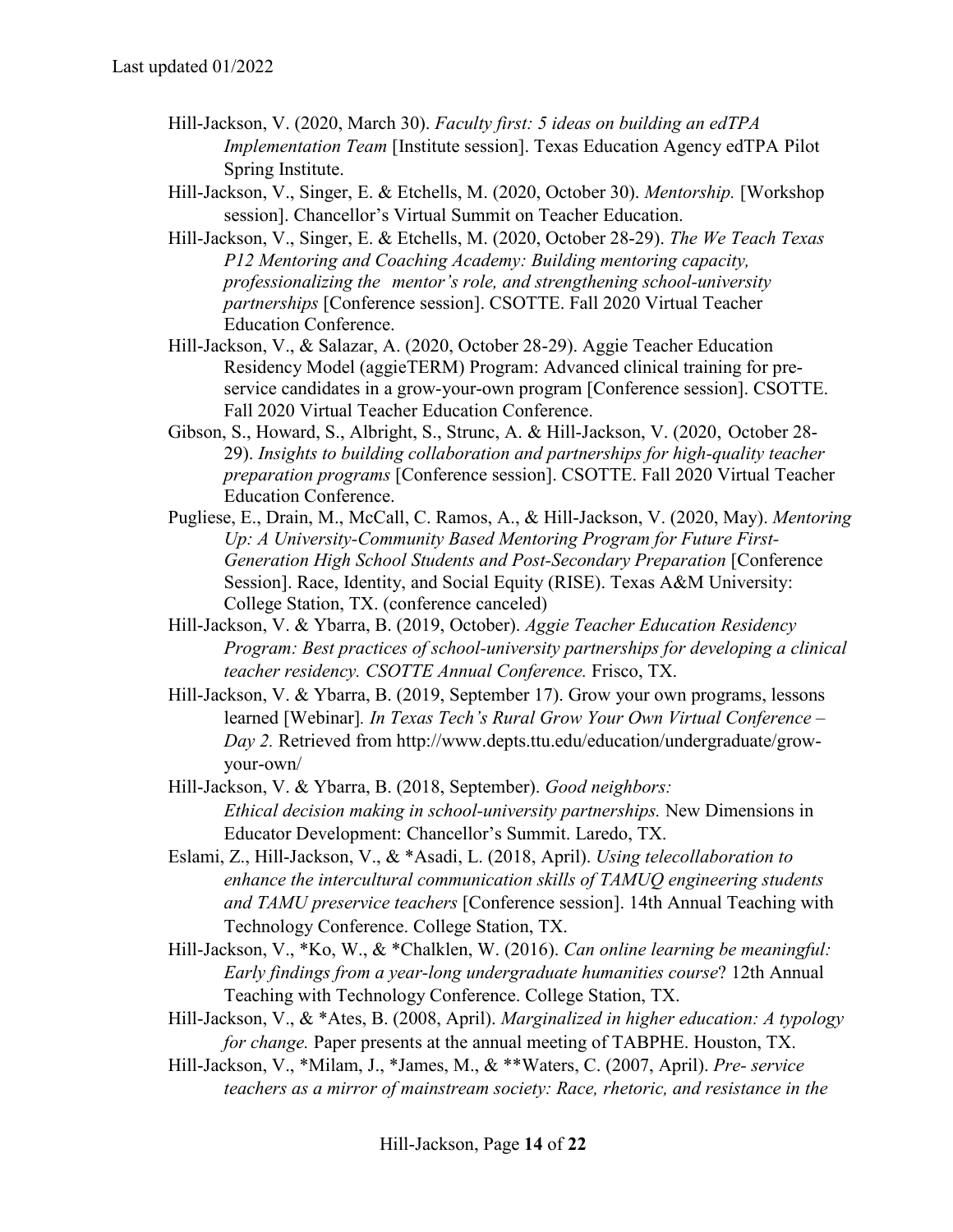*multicultural society.* Paper presented at the annual meeting of Texas NAME Conference. College Station, TX.

\*Ates, B., Larke P., & Hill-Jackson, V., Moghadasian, H., & \*Ghong M. (2006, January). *Am I that different? Experiences of five racially, culturally, and linguistically diverse teacher educators teaching multicultural/English as a second language (ESL) education courses.* Poster presented at the annual Educational Research Exchange (ERE), Texas A&M University: College Station, Texas.

*Invited Speaking Engagements/Keynote: International, National, State & Local* 

- Hill-Jackson, V. (2020, March 18). *How we show up: Reclaiming self-care and resilience for beginning teachers* [Workshop session]. College of Education and Human Development (CEHD) We Teach Texas P12 Mentoring and Coaching Academy.
	- Hill-Jackson, V. (2020, Nov.). *What Makes a Star Teacher: 7 Dispositions that Support Student Learning* [Invited Talk]. Hearne ISD: Hearne, TX.
	- Pugliese, E., Irby, B., & Hill-Jackson, V. (2020, Oct.). *Mentoring Up: A University-Community Based Mentoring Program for Future First-Generation High School Students and Post-Secondary Preparation* [Invited Talk]. Office for Diversity-Enhancing Diversity Seminar Series. Texas A&M University: College Station, TX.
	- Hill-Jackson, V. (2020, July). *The Girl from Tiger Bay: Black Welsh Brides of World War II.* [Keynote]. North American Association for the Study of Welsh Culture and History (NAASWCH). University of Texas: Austin, Texas. (conference canceled)
	- Hill-Jackson, V. (2019, June). *Cura personalis: Care of others begins with self. [Keynote]. The Annual Catholic Urban Education Seminar (CUES),* Archdiocese of Philadelphia. Philadelphia, PA. College Station, Texas.
	- Hill-Jackson, V. (2019, June). *Preparing better teachers for better schools*. Summer Leadership Institute-Center for Research & Development in Dual Language and Literacy Acquisition: College Station, Texas.
	- Hill-Jackson, V. (2018, October). *SELFISH: Why teachers must focus on their personal stories to be more effective!* Presentation presented at the Texas State Teachers Association – Student Programs. College Station, Texas.
	- Hill-Jackson, V. (2018, April). *Becoming an Aggie teacher.* Presentation presented at the Transfer Student Information Session for TLAC Department. College Station, Texas.
	- Hill-Jackson, V., (2018, July). *Closing keynote panel. Just research: Inclusivity and intersectionality.* Annual Conference of the International Association for Research on Service-learning and Community Engagement (IARSLCE). New Orleans, LA.
	- Hill-Jackson, V. (2018, June). *SELFISH: Why every American woman must first focus on self*. American Business Women's Association, Women Empowering Women Express Network: Houston, Texas.
	- Hill-Jackson, V. (2018, June). *Preparing better teachers for better schools*. Summer Leadership Institute-Center for Research & Development in Dual Language and Literacy Acquisition: College Station, Texas.
	- Hill-Jackson, V. (2018, March). *SELFISH: Why teachers must focus on their personal stories to be more effective!* Texas State Teachers Association – Student Programs. Austin, Texas.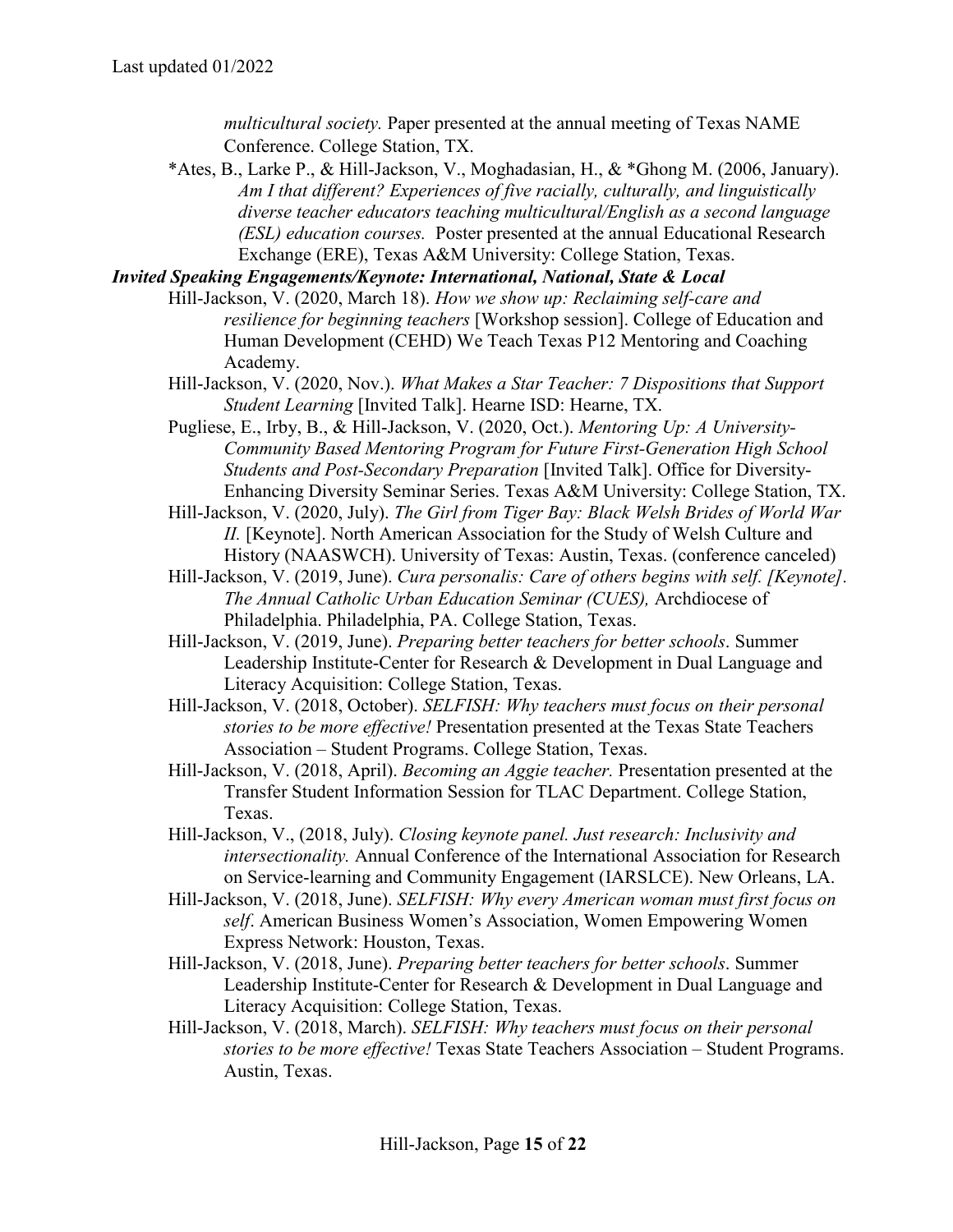- Hill-Jackson, V. (2018, February). *Stressed out: The personal lives of teachers.* Voices of Impact Series – College of Education and Human Development: Bryan, Texas.
- Hill-Jackson, V. (2018, February). *Tiger brides: Memories of love and war from the GI brides of Tiger Bay.* African Americans in Times of War. Federal Bureau of Investigation (FBI). Houston, Texas.
- Anderson, M.D. (2018, January 23). Expert interviewee for *The Atlantic* with Valerie Hill-Jackson. [A root cause of the teacher diversity problem. Retrieved from [https://www.theatlantic.com/education/archive/2018/01/a-root-cause-of-the](https://www.theatlantic.com/education/archive/2018/01/a-root-cause-of-the-teacher-diversity-problem/551234/)[teacher-diversity-problem/551234/\]](https://www.theatlantic.com/education/archive/2018/01/a-root-cause-of-the-teacher-diversity-problem/551234/) (quoted in para. 15-16).
- Hill-Jackson, V. (2017, November). The exodus *of Black teachers in America.* [Your Voice with Solomon Jones]. Philadelphia, PA: Radio One: An Urban One Company.
- Hill-Jackson, V. (2017, November). *We need more Black teachers.* [Top of Mind with Julie Rose]. Provo, UT: BYU Radio. [http://www.byuradio.org/episode/9bf5982a-60cb-](http://www.byuradio.org/episode/9bf5982a-60cb-4867-bd36-fe61ad5ad5d8?playhead=4567&autoplay=true)[4867-bd36-fe61ad5ad5d8?playhead=4567&autoplay=true](http://www.byuradio.org/episode/9bf5982a-60cb-4867-bd36-fe61ad5ad5d8?playhead=4567&autoplay=true)
- Hill-Jackson, V. (2017, October). *Black female teachers in America: History, hegemony,*  and hope. African American Professional Organization, 1<sup>st</sup> Friday Lecture Series. Texas A&M University: College Station, Texas.
- Hill-Jackson, V. (2017, May). *Where have all the Black female teachers gone? Representation, recruitment, and recommendations.* TLAC Brownbag Lecture Series, Texas A&M University: College Station, Texas.
- Hill-Jackson, V. (2017, April).*What makes a Star teacher: Haberman's 7 dispositions of Star teachers.* Texas State Teachers Association – Student Programs, Texas A&M University: College Station, Texas.
- Hill-Jackson, V. (2017, April). *How high school students can avoid the big mistakes to ensure future success: 3 ideas.* Bryan High School: Bryan, Texas.
- Hill-Jackson, V. (2017, March). *The Fulbright experience: Readiness, rationale, and rewards.* Office of the Provost, Public Partnership & Outreach. College Station, TX.
- Hill-Jackson, V. (2017, February). *And then there were none: Reversing the exodus of Black females from the teaching profession*. The Inaugural Carter-Larke Black Lecture Series. Urban Education program - TLAC, Texas A&M University: College Station, Texas.
- Hill-Jackson, V. (2017, February).*Vision matters: 3 ideas to help millennials craft a plan for the future.* The crisis in Black education national theme. Federal Bureau of Investigation (FBI). Houston, Texas.
- Hill-Jackson, V. (2017, January). *Developing diversity consciousness: 6 areas of development for educational leaders.* Library Faculty and Staff at Texas A&M University: College Station, Texas.
- Hill-Jackson, V. (2016, September). *The Black G.I.s and Their War Brides of World War II.* Presentation and screening for the National War Brides Association. Philadelphia, PA.
- Hill-Jackson, V. (2016, May). *Culture clash*. Presentation for the Schools Improvement Initiative (SII). University of Cape Town. Cape Town, South Africa.
- Hill-Jackson, V. (2016, April). *Publish Don't Perish: A Panel and Roundtables on Writing in the Academy.* A Special Interest Group (SIG) Writing Breakfast. Roundtable presentation at the annual AERA conference. Washington, DC.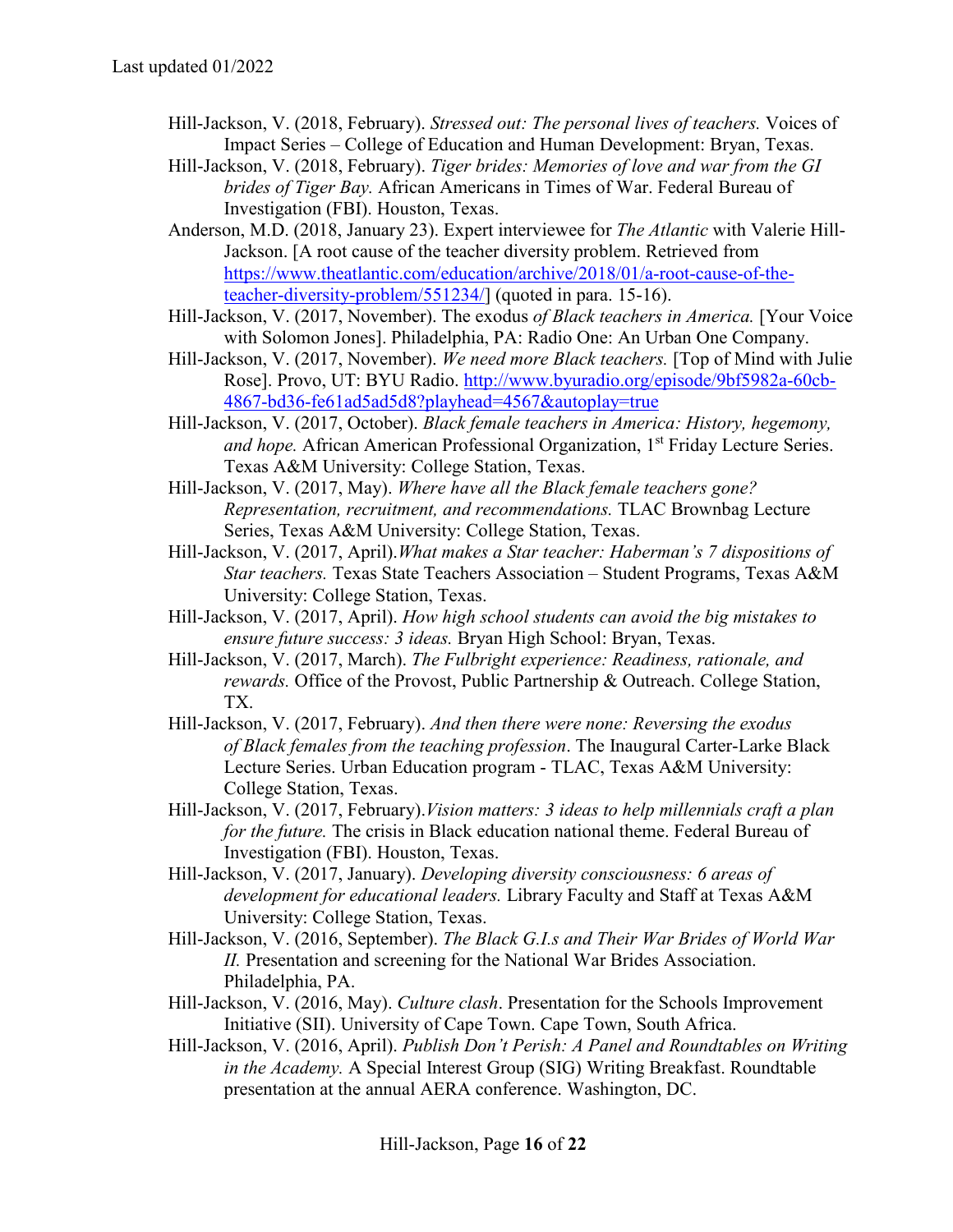- Hill-Jackson, V. (2016, March). *The Black G.I.s and Their War Brides of World War II.*  Presentation and screening for the National World War II Museum. New Orleans, Louisiana.
- Hill-Jackson, V. (2016, May).*Walking the talk: Understanding our commitment to gender equity.* "He Named Me Malala" program by the Freshman Leadership Initiative of the MSC. Texas A&M University: College Station, Texas.
- Hill-Jackson, V. (2015, May). CEHD Dean's Development Council*.* Texas A&M University: College Station, Texas.
- Hill-Jackson, V. (2015, February). *The flipped classroom: The case of the failed flipped professor.* TLAC's Open Classroom Initiative. College Station, Texas.
- Hill-Jackson, V. (2014, November). Keynote *Star Teachers: 6 Core Beliefs of Effective Teachers.* Kappa Delta Pi; International Honor Society in Education. Mu Chi Chapter at Texas A&M University: College Station, Texas.
- Hill-Jackson, V. (2014, Mar.) *Creating a research agenda in service-learning*. Service-Learning Faculty-Fellows Workshop. Texas A&M University. College Station, TX.
- Hill-Jackson, V. (2013, June)*. Why Every United Kingdom Teacher Must be a Culturally Competent Pedagogue.* Institute of Education, University of London. London, England.
- Hill-Jackson, V. (2013, Oct.). *Teachers Make the Climate: What Teachers Owe Our Students and Ourselves.* Texas State Teachers' Association. College Station, TX.
- Hill-Jackson, V. (2013, Oct.) *The Secret Lives of Teachers: 3 Stories and 3 Implications for Educators.* iVISION (pre-service teacher professional organization). College Station, TX.
- Hill-Jackson, V., Jimenez, N., Lewis, C., Milam, J., Sloan, K., Stafford-Johnson, D. (2013, August 13). Transforming Teacher Education: What Went Wrong with Teacher Training and How We can Fix It [Webinar-Book Talk]. In *Ashford University's, College of Education, Summer Faculty Development Program.*
- Hill-Jackson, V. (2012, Oct.). *'It's all good': Instilling Self-Esteem and Positive Self-Concept among African American girls.* Community Lecture. Houston, TX.
- Hill-Jackson, V. (2011). Invited Speaker Texas State Teachers Association. College Station, TX.
- Hill-Jackson, V. (2011). Invited Speaker –The Center for Urban School Partnerships (CUSP – Wist Wednesday Inaugural Keynote Speaker). College Station, TX.
- Hill-Jackson, V. (2011). Invited Speaker –The Project 2020. Houston, TX.
- Hill-Jackson, V. (2010, November). Invited Speaker *Are you prepared to teach young, gifted learners*? ACEI. College Station, TX.
- Hill-Jackson, V. (2010, November). Invited Speaker Angels in Aggieland. Aggie Moms. College Station, TX.
- Lewis, C., & Hill-Jackson, V. (2010, October). Invited Speaker *Who's holding colleges of education accountable for the teachers they prepare*? Education Research Center (ERC) at TAMU – Invited Speaker. College Station, TX.
- Hill-Jackson, V. (2010, October). *What colleges of education don't know about teacher education may harm Texas teachers and Students.* Texas A & M University Chancellor's Conference on Teacher Education. Austin, TX.
- Hill-Jackson, V. (2010, April). Invited Speaker MSC Leaders.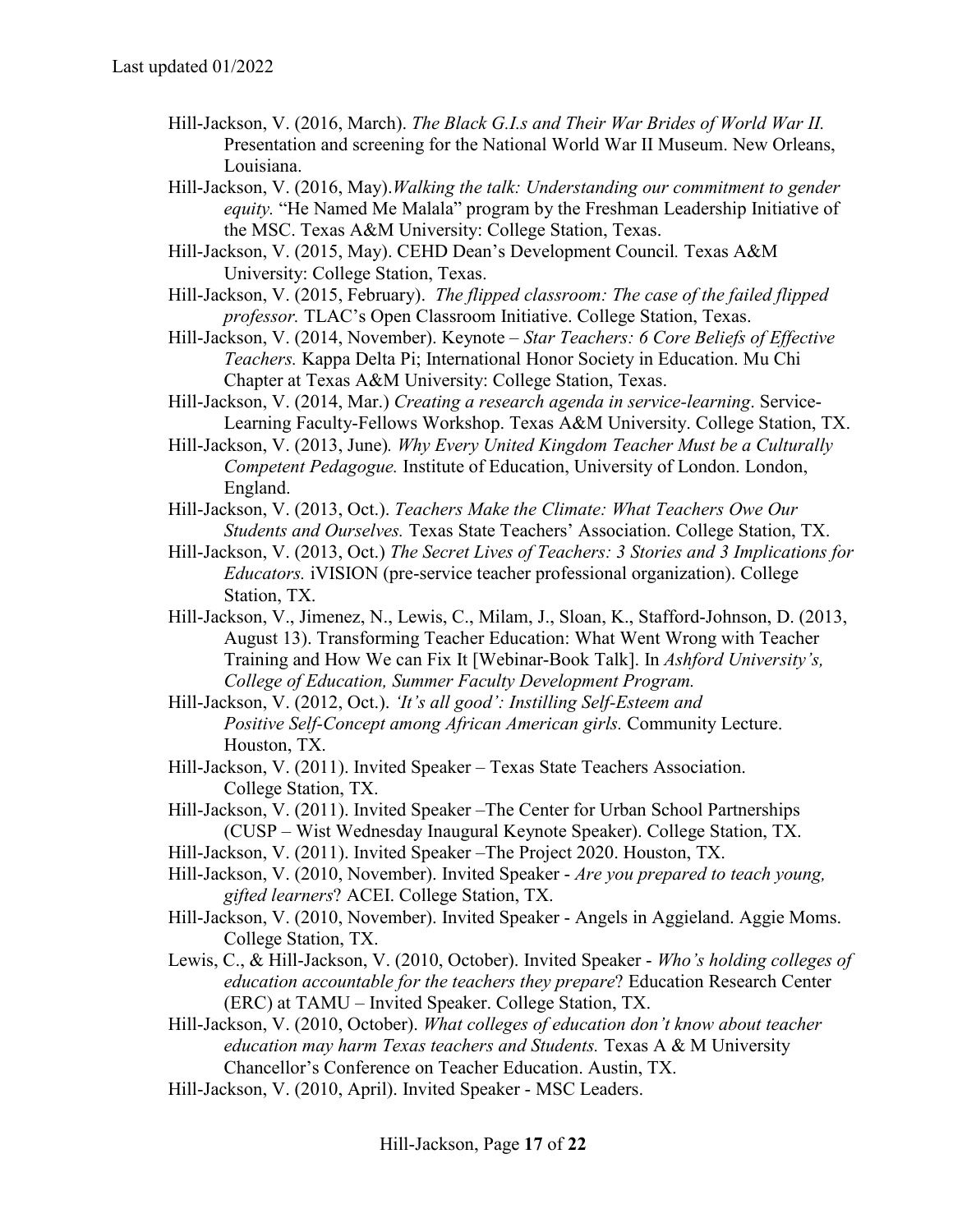Hill-Jackson, V. (2010, March). Invited Speaker - Aggie Fish Club.

- Hill-Jackson, V. (2009, June). Invited Speaker The State of Education for *African American learners in Texas: Involving the community*. Lincoln Center / Boys & Girls Club. Bryan, TX.
- Hill-Jackson, V. (2009, October). Invited speaker. Young Women of Distinction, TAMU. College Station, TX.
- Hill-Jackson, V. & Arcak, C. (2009, April). *Haven't we solved the childhood lead poisoning problem yet? A persistent environmental question every Texas community must ask.* CommUNITY Conversations – Multicultural Services. College Station, TX.
- Hill-Jackson, V. (2008, June). *What Texas teachers don't know about African American learners can harm them.* National Science Foundation / Texas A&M University. College of Engineering E3 Program. College Station, TX.
- Hill-Jackson, V. (2008, June). Invited Speaker. *5 P's for fulfilling your personal & professional dreams.* ExpLORE: Texas A&M University. College Station, TX.
- Hill-Jackson, V. (2007, March). *Diversity: Unfinished business and generation Y's responsibility for change*. Invited guest speaker at the annual meeting of CAMAC: The 19<sup>th</sup> annual SCOLA Conference at TAMU. College Station, TX.
- Hill-Jackson, V. (2007, March). *5 keys to help every middle school girl become a jewel.*  Key Middle School. Houston, TX.
- Hill-Jackson, V. (2005, October). *"I'm not racist, but…ideas on dismantling whiteness among pre-service teachers."* Invited guest speaker at the annual campus meeting of Phi Delta Kappan. College Station, TX.
- Hill-Jackson, V. (2005, November). *5P's for personal and professional growth*. Invited guest speaker at Camden Community College Freshman Seminar. Millville, N.J.
- Hill-Jackson, V. (April, 2005*). Be a buddy, not a bully*. Presentation to Hancock Elementary School. Cypress-Fairbanks ISD. Houston, TX.
- Hill-Jackson, V. (2004, November). *10 dispositions of the educator's passion*. TLAC, TAMU Getting Ready for the Profession Series. College Station, Texas.
- Hill-Jackson, V. (2004, April). *Recapturing organizational visions: S.P.A.R.C.* Presenter for the UPAL National Convention. Richmond, VA.
- Hill-Jackson, V. (2003, June). *Lead exposure: research and reality.* Presentation to Health Practitioners in Newark on Lessons Learned from Lead Poisoning Research with Urban Mothers. Newark, N.J.
- Hill-Jackson, V. (2003, May). *5 indicators of culturally relevant community outreach.* Cable television Guest Speaker for Lead Awareness Month. Richmond, VA.
- Hill-Jackson, V. (2002, June). *Towards voice: An urban mother of color and her child's threat of low-level lead poisoning in Camden City, NJ*. Invited speaker at the annual meeting of National Lead-Safe Housing Conference. New Orleans, LA.
- Hill-Jackson, V. (2002 & 2003). Invited Guest Speaker. *Defining and refining the doctoral dissertation question.* Saint Joseph's University. Philadelphia, PA.

#### **CREATIVE WORKS, DEMONSTRATIONS, & OUTREACH**

Hill-Jackson, V. (2016, March 10). Screening of documentary *Tiger Brides: Memories of Love and War from the G.I. Brides of Tiger Bay.* National World War II Museum. New Orleans, LA.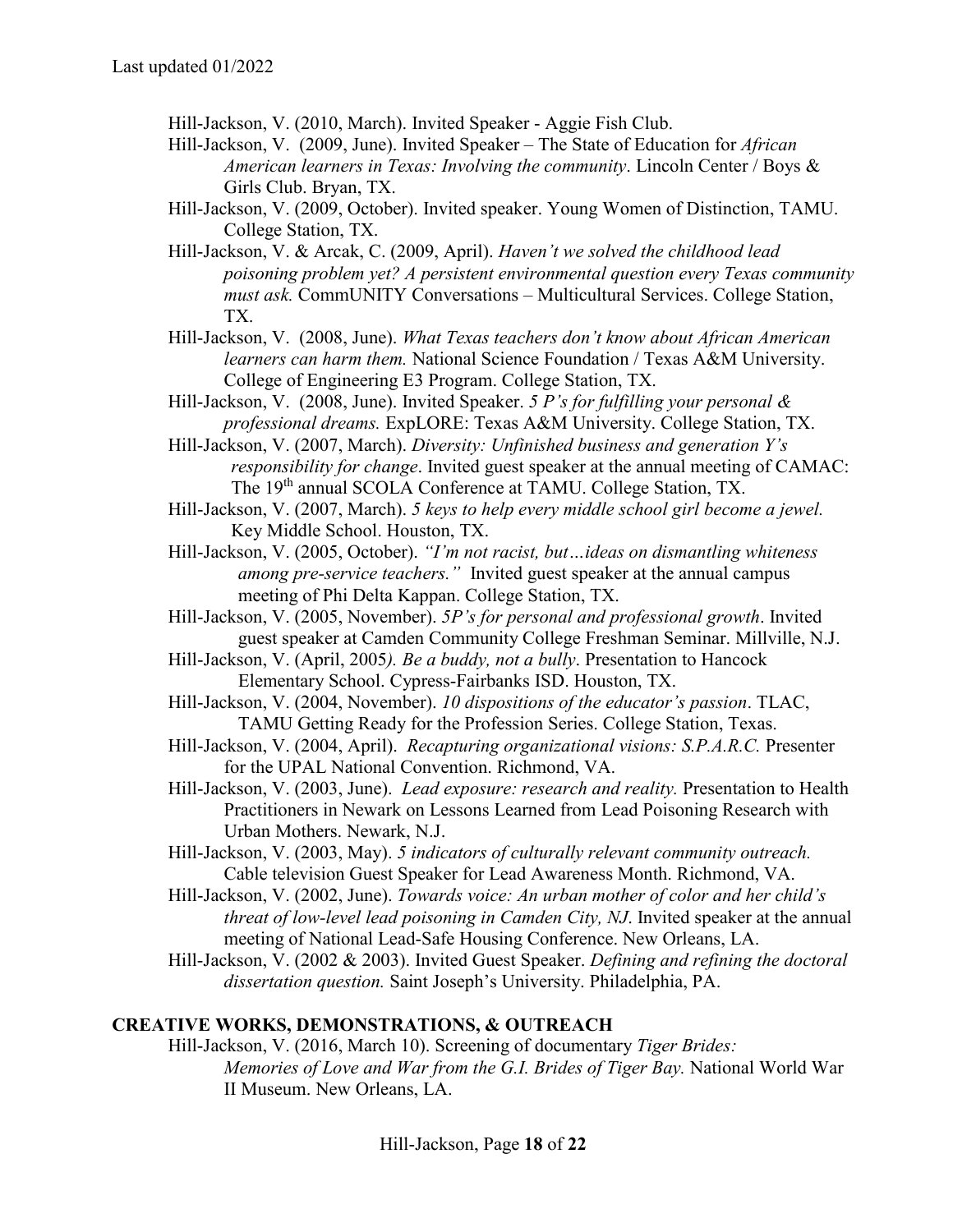- Hill-Jackson, V. (Ed.). (2015). *How the first lady saved my life; A story about Laura Bush's passion for books. Diverse heroes and sheroes of Texas.* College Station: Texas A&M University, Department of Teaching, Learning, and Culture.
- Hill-Jackson, V. (Ed.). (2015). *Dream big Bessie: The story of Bessie Coleman. Diverse heroes and sheroes of Texas.* College Station: Texas A&M University, Department of Teaching, Learning, and Culture.
- Hill-Jackson, V. (Ed.). (2015). *Keep on swinging! The Story of Babe Didrikson Zaharias*. *Diverse heroes and sheroes of Texas.* College Station: Texas A&M University, Department of Teaching, Learning, and Culture.
- Hill-Jackson, V. (2014, Feb. 15). Screening of documentary *Tiger Brides: Memories of Love and War from the G.I. Brides of Tiger Bay*. Derek Hotel. Houston, Texas.
- Hill-Jackson, V. (2014, Feb. 27). Screening of documentary *Tiger Brides: Memories of Love and War from the G.I. Brides of Tiger Bay*. Annenberg Presidential Conference Center. College Station, Texas.
- Hill-Jackson, V. (2014, May 17). Screening of documentary *Tiger Brides: Memories of Love and War from the G.I. Brides of Tiger Bay*. Cardiff Council Housing Authority. Cardiff, Wales.
- Hill-Jackson, V. (Creator, Executive Producer and Co-Director). (2013). *Tiger Brides: Memories of Love and War from the G.I. Brides of Tiger Bay [Documentary].* Cardiff, Wales.
- Hill-Jackson, V. (2013, July 20). Screening of documentary *Tiger Brides: Memories of Love and War from the G.I. Brides of Tiger Bay.* Butetown Community Center. Cardiff, Wales.
- BBC1 Radio Wales. (2013, July 19). Hill-Jackson interviewed on the *Louise Elliott Show*. Cardiff, Wales.
- Radio Cardiff (2013, July 17). Hill-Jackson interviewed on the *Women Stepping Out Show.* RadioCardiff. Cardiff, Wales.

#### **CERTIFICATIONS /TRAININGS**

| NJ Elementary Teaching                                        | 1997 |
|---------------------------------------------------------------|------|
| PA Principal Certification                                    | 1999 |
| NJ Supervision & Curriculum Development                       | 1999 |
| Leadership Institute                                          | 2010 |
| Virtual Instructor                                            | 2011 |
| Community of Respect – Diversity Training: TAMU               | 2014 |
| Difficult Dialogues National Resource Center                  | 2018 |
| <b>Community of Respect Training Corps</b>                    | 2019 |
| Texas Teacher Evaluation and Support System (TTESS-Appraiser) | 2020 |

#### **EDITORIAL BOARDS**

| Journal of Teacher Education                                               |  |
|----------------------------------------------------------------------------|--|
| Co-editor                                                                  |  |
| Journal of Interdisciplinary Studies in Education<br>2019-Present          |  |
| <b>Advisory Board</b>                                                      |  |
| The Journal of Higher Education Outreach and Engagement<br>$2012$ -Present |  |

Hill-Jackson, Page **19** of **22**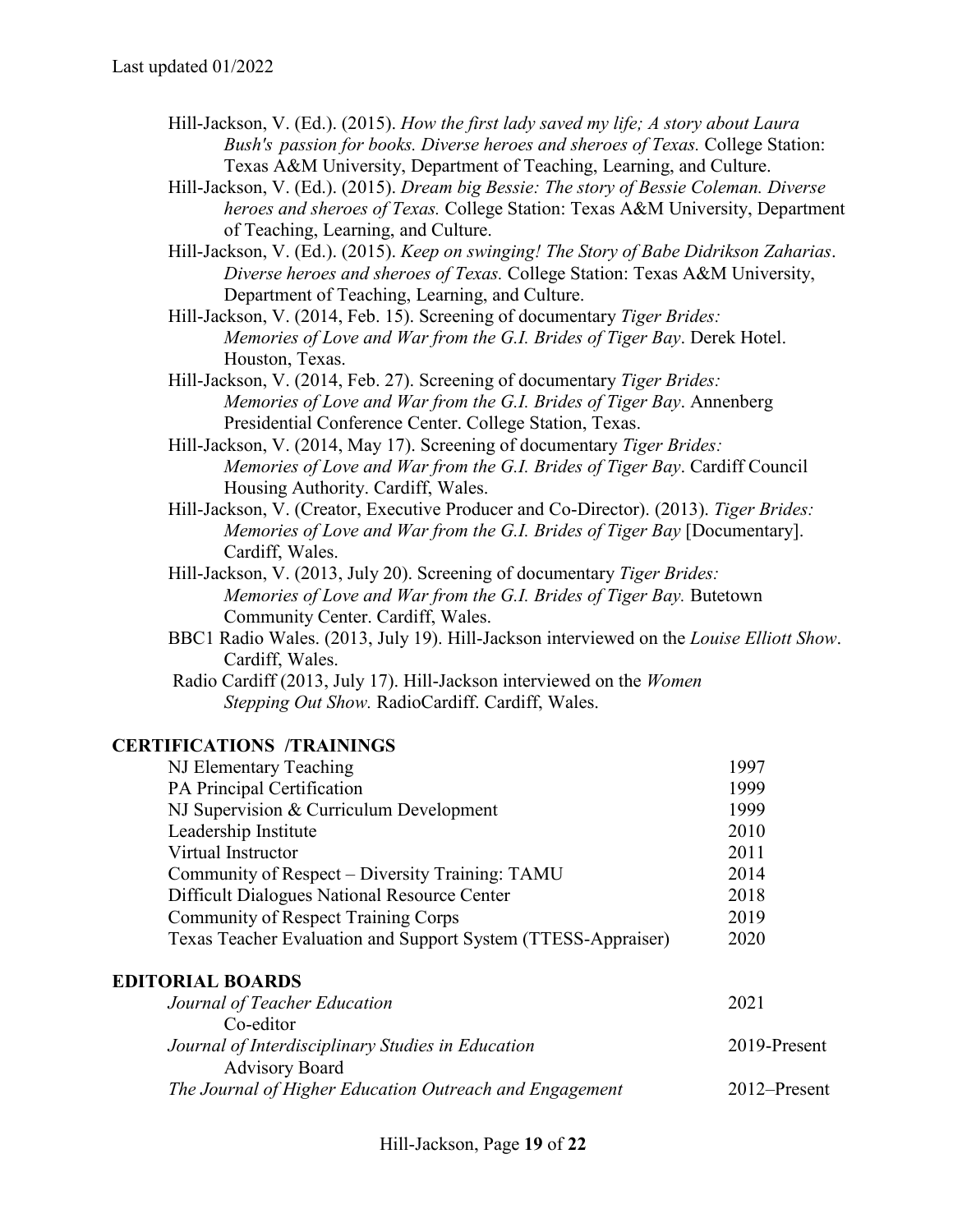| Peer Reviewer                                                                           |               |  |
|-----------------------------------------------------------------------------------------|---------------|--|
| Journal of the Alliance of Black School Educators                                       | $2011 - 2017$ |  |
| Peer Reviewer                                                                           |               |  |
| Scholarly Partnerships Edu: Editorial Board Member                                      | 2007-2017     |  |
| <b>COMMUNITY &amp; CIVIC ACTIVITIES</b>                                                 |               |  |
| International Association for Research on Service-Learning                              | 2018-Present  |  |
| and Community Engagement [board member]                                                 |               |  |
| Hearne Independent School District [charter board member]                               | 2018-Present  |  |
| Haberman Educational Foundation - Senior Researcher                                     | 2012-Present  |  |
| The Project 2020 - Advisory Board Member: (College Readiness / Outreach                 |               |  |
| Organization for Underserved Middle School Learners)                                    | 2009-2015     |  |
| <b>PRESS RELEASES &amp; NEWSWORTHY ANNOUNCEMENTS</b>                                    |               |  |
| The Philadelphia Sun, What is the Impact of the Exodus of Black Teachers                |               |  |
| http://www.philasun.com/commentary/impact-exodus-black-teachers/                        |               |  |
| Texas A&M Today, What is the Impact of the Exodus of Black Teachers                     |               |  |
| http://today.tamu.edu/2017/10/19/what-is-the-impact-of-the-exodus-of-black-             |               |  |
| teachers/                                                                               |               |  |
| The Journal of Blacks in Education, Scholar Examines the Decrease in Black Teachers and |               |  |
| What to Do About It, https://www.jbhe.com/2017/10/scholar-examines-the-                 |               |  |
| decrease-in-black-teachers-and-what-to-do-about-it/                                     |               |  |
| Transform Lives, What is the Impact of the Exodus of Black Teachers                     |               |  |
| http://transform.tamu.edu/news/what-impact-exodus-black-teachers                        |               |  |
| Transform Lives, Clinical Professor to Screen Documentary at the National World War II  |               |  |
| Museum                                                                                  |               |  |
| http://transform.tamu.edu/news/clinical-professor-screen-documentary-national-          |               |  |
| world-war-ii-museum                                                                     |               |  |
| The Battalion Online, Tiger Brides Documentary Uncovers Romantic                        |               |  |
| History http://www.thebatt.com/lifestyles/tiger-brides-documentary-uncovers-            |               |  |
| romantic-history-1.3146471                                                              |               |  |
| The Battalion Online, Prof Gives GIs' Wives a Voice                                     |               |  |
| http://www.thebatt.com/news/prof-gives-gi-s-wives-a-voice-                              |               |  |
| 1.3144582#.UxoVrf2Ya74                                                                  |               |  |
| The Eagle.com Documentary Showcases Marriages of American GIs and Women from            |               |  |
| Tiger Bay http://www.theeagle.com/news/local/article_ec5a3cc0-e88b-5e5f-a5dc-           |               |  |
| 460c8f28cea7.html                                                                       |               |  |
| Women in Academia, Texas A&M Scholar Honored for Her Documentary Film                   |               |  |
| http://www.wiareport.com/2014/01/texas-am-scholar-honored-for-her-                      |               |  |
| documentary-film/                                                                       |               |  |
| CEHD, Texas A&M University Professor creates Documentary to Shine Spotlight             |               |  |
| on Tiger Bay GI Brides http://education.tamu.edu/news-archive/2014/01/texas-am-         |               |  |
| university-professor-creates-documentary-shine-spotlight-tiger-bay-                     |               |  |
| gi?utm_source=tamutimes&utm_medium=email&utm_campaign=2014-01-28                        |               |  |
| TLAC Onward, Uncovering the Past: Fulbright Scholar, Dr. Valerie Hill-Jackson Honors    |               |  |
| G.I. Brides from Tiger Bay in a New Documentary                                         |               |  |
| http://issuu.com/tlac_onward/docs/tlac_onward_fall_2013                                 |               |  |
|                                                                                         |               |  |

Hill-Jackson, Page **20** of **22**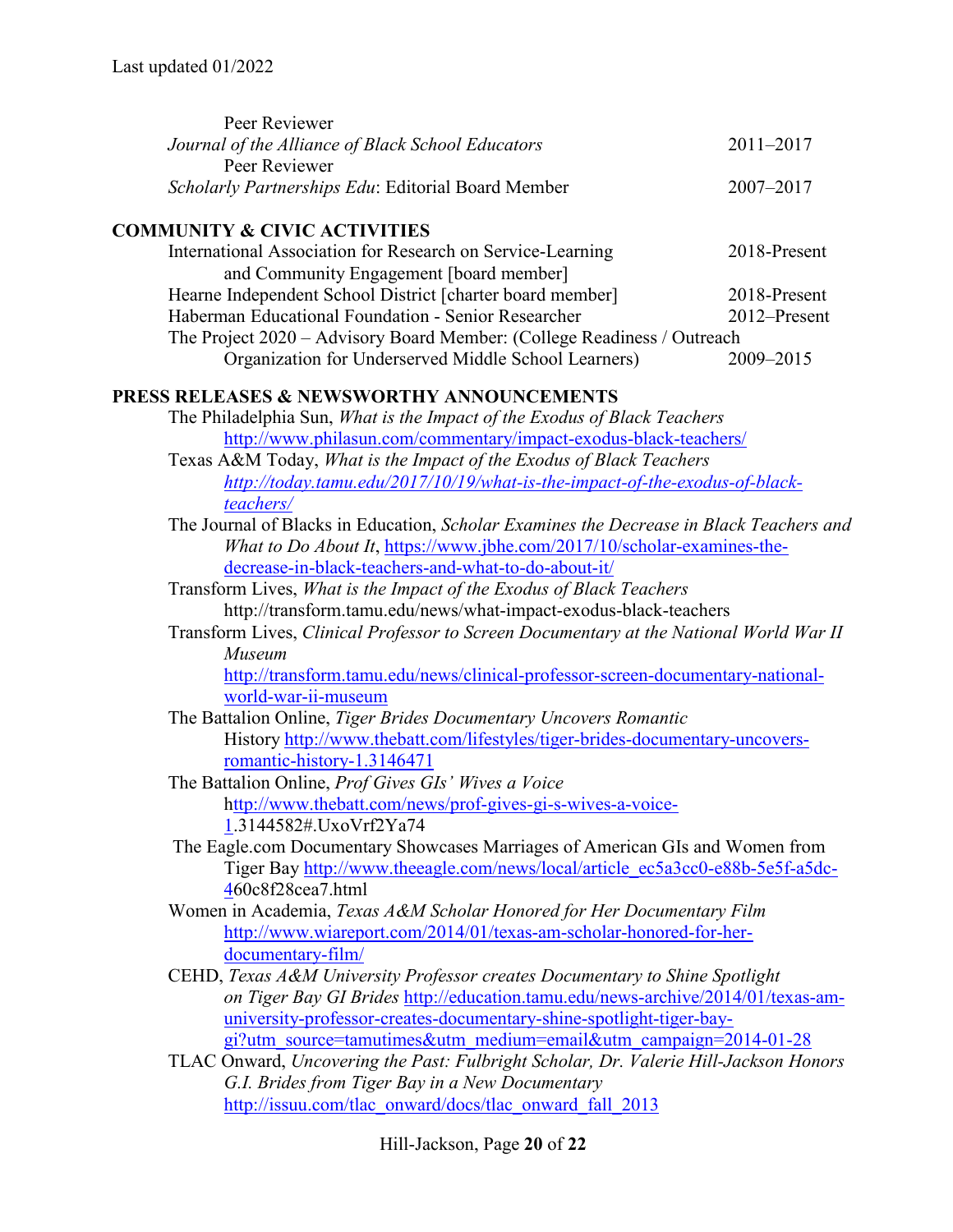- BBC News, *Love Stories of Tiger Brides and American GIs Told* <http://www.bbc.co.uk/news/uk-wales-south-east-wales-23373377>
- *People Magazine* article, Hill-Jackson Awarded "Empowerment Through Education" National Award (2007) [http://www.prnewswire.com/news-releases](http://www.prnewswire.com/news-releases-test/maybelline-new-york-honors-women-who-empower-through-education-58580687.html)[test/maybelline-new-york-honors-women-who-empower-through-education-](http://www.prnewswire.com/news-releases-test/maybelline-new-york-honors-women-who-empower-through-education-58580687.html)[58580687.html](http://www.prnewswire.com/news-releases-test/maybelline-new-york-honors-women-who-empower-through-education-58580687.html)
- Community of Scholars, St. Joseph's University, (2004). *An Educational Scholar in Houston*
- Online TLAC Times Article, (9 February 2007) Students Honored For Community Service
- Online TLAC Times Article, (8 February, 2007) *Pre-service Students Co-Author Article for Kappa Delta Pi*
- Online TLAC Times Article, (2006, August) *Students of Pre-service Research Team Present Work At National (AERA)Meeting*, *Insite* Magazine Article on Hill-Jackson's work with Pre-service Students in the Brazos Valley African American Museum
- Texas A&M News Archives. (2006, August). *Education Students Provide Learning Trunks for Local African American Museum*. Content posted to <http://www.tamu.edu/tamunews/News/stories/06/082906news-9.html>
- Saint Joseph's University Magazine, Fall 2003, Valerie Hill-Jackson *Every Child, Every Opportunity*

# **COURSE DEVELOPMENT & CURRICULUM DESIGNER**

- EDCI 689 Transformative School Contexts and Communities (Created for EdD program and Taught for the Urban Ed. program - Summer 2008)
- EDCI 682 Seminar in Assessing & Reporting the Internship Experience (Created for
- First Cohort in the Online Executive EdD program Summer 2011)
- EDCI 684 Professional Internship
- EDCI 648 Urban Schools and Communities
- EDCI 689 Educational Leadership in Curriculum and Instruction
- Hill-Jackson, V. (2012). Created a Curriculum Module Designer (Cultural Competency + Diversity) for the Performance-based Academic Coaching Teams: an online e-mentoring project sponsored by USDOE, TAMU, TASA + ATPE
- Hill-Jackson, V. (1998, June). Co-authored Curriculum Management System for Biology and Environmental Science, which included curricula plans, tests, course outlines, and assessment matrices for the Camden Board of Education.

# **PROFESSIONAL MEMBERSHIPS**

American Association of Colleges for Teacher Education American Educational Research Association Association of Supervision and Curriculum Development Association of Teacher Educators International Association for Research on Service-Learning and Community Engagement National Association of Multicultural Education National Youth Leadership Council (non-financial supporter/participant) National Council of Professors of Educational Administration (NCPEA)